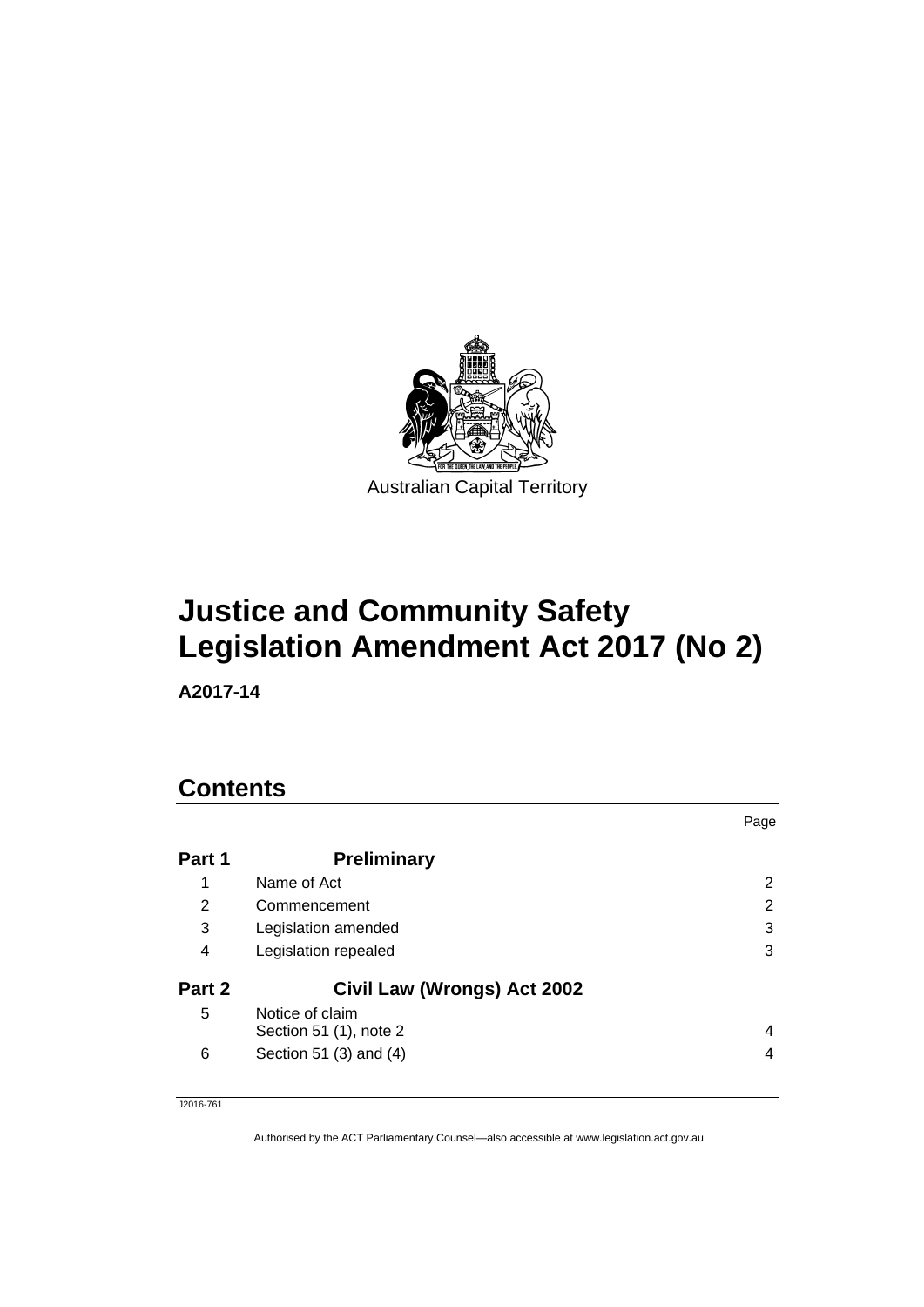| $\overline{7}$ | Section 51 (10), new definition of child abuse claim                                                       | 4                   |
|----------------|------------------------------------------------------------------------------------------------------------|---------------------|
| 8              | Section 51 (10), definitions of <i>institutional child abuse claim</i> and<br><i>institutional context</i> | 4                   |
| Part 3         | <b>Common Boundaries Act 1981</b>                                                                          |                     |
| 9              | Application to ACAT-repair cost determination<br>Section $6(1)(b)$                                         | 5                   |
| 10             | New section 6 (5)                                                                                          | 5                   |
| Part 4         | <b>Criminal Code 2002</b>                                                                                  |                     |
| 11             | Codification<br>Section $5(2)$ and $(3)$                                                                   | 6.                  |
| 12             | Delayed application of ch 2 to certain offences                                                            |                     |
|                | Section 8 (5)<br>Section 10                                                                                | 6                   |
| 13<br>14       | Dictionary, new definition of application date                                                             | 6<br>$\overline{7}$ |
| 15             | Dictionary, definition of default application date                                                         | $\overline{7}$      |
| Part 5         | Dangerous Goods (Road Transport) Act 2009                                                                  |                     |
| 16             | Dictionary, definition of Australian Road Rules                                                            | 8                   |
| 17             | Dictionary, definitions of road and road related area                                                      | 8                   |
| Part 6         | <b>Evidence Act 2011</b>                                                                                   |                     |
| 18             | Privilege in relation to self-incrimination in other proceedings<br>Section 128 (7)                        | 9                   |
| Part 7         | <b>Freedom of Information Act 2016</b>                                                                     |                     |
| 19             | Commencement<br>Section 2                                                                                  | 10                  |
| 20             | What is open access information?<br>Section 23 (1), definition of open access information, of an agency    | 10                  |
| 21             | Section 23 (1), definition of open access information, of a Minister,<br>paragraph (a)                     | 10                  |
| 22             | Open access information declarations<br>New section 65 (2A)                                                | 11                  |
|                |                                                                                                            |                     |

contents 2 Justice and Community Safety Legislation Amendment Act 2017 (No 2)

A2017-14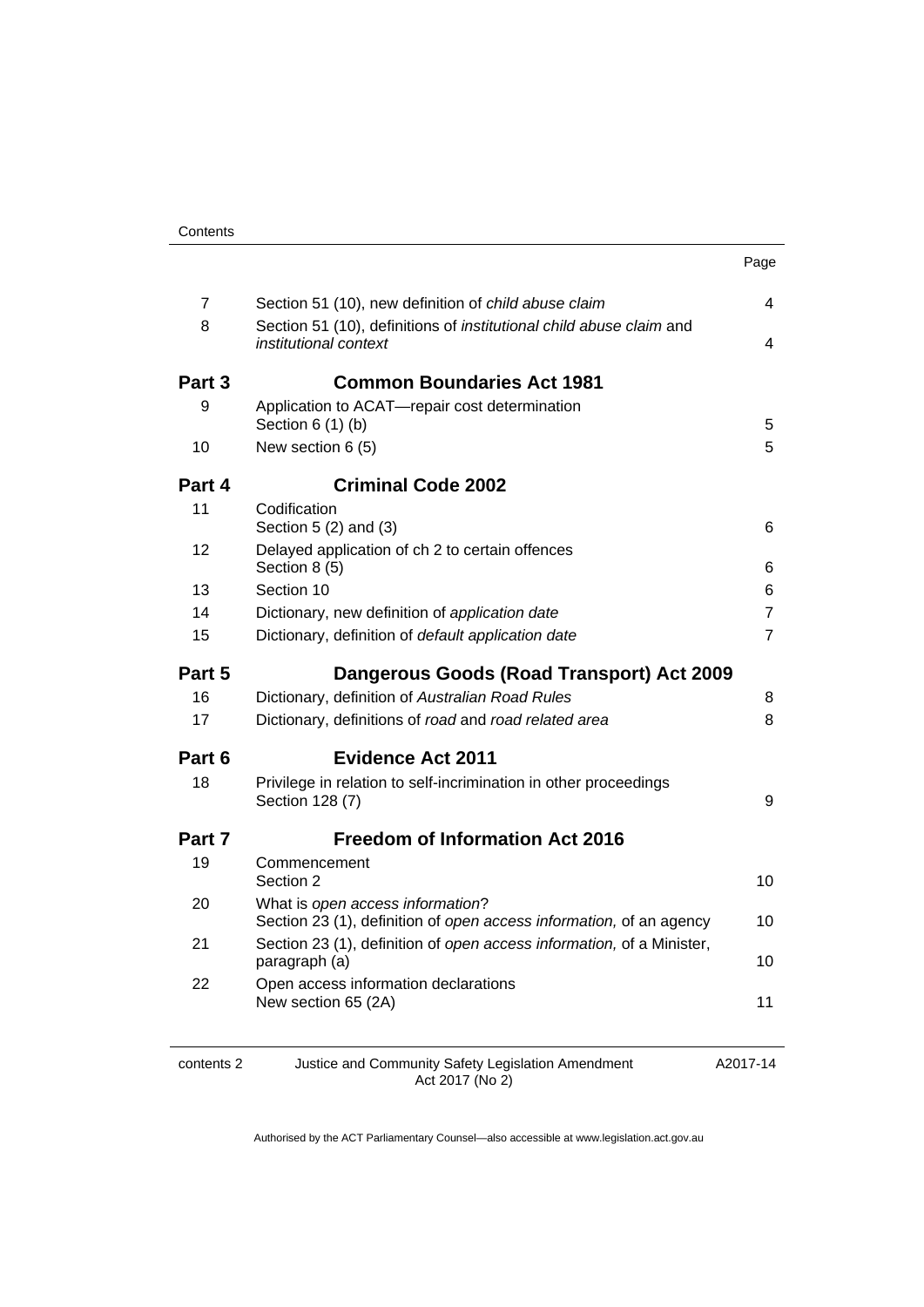|         |                                                                                            | Page            |
|---------|--------------------------------------------------------------------------------------------|-----------------|
| 23      | Mediation for applications<br>Section 81 (4)                                               | 11              |
| Part 8  | <b>Gaming Machine Act 2004</b>                                                             |                 |
| 24      | Required payment to problem gambling assistance fund<br>Section 163A (2) (a)               | 12 <sub>2</sub> |
| Part 9  | <b>Heavy Vehicle National Law (ACT) Act 2013</b>                                           |                 |
| 25      | Section 19                                                                                 | 13              |
| Part 10 | <b>Judicial Commissions Act 1994</b>                                                       |                 |
| 26      | Dictionary, definition of complaint                                                        | 14              |
| Part 11 | <b>Legal Aid Act 1977</b>                                                                  |                 |
| 27      | Establishment and constitution of review committees<br>Section 37 (3) (a), (4) (a) and (5) | 15              |
| 28      | Personnel management<br>Section 68A                                                        | 15              |
| 29      | Dictionary, note 2                                                                         | 15              |
| Part 12 | <b>Legal Profession Act 2006</b>                                                           |                 |
| 30      | Purposes and application-pt 2.4<br>Section 33 (2) (b)                                      | 16              |
| 31      | Section 33 (3), definition of <i>in-house lawyer</i> , paragraph (b)                       | 16              |
| 32      | Conditions on practising certificate—government lawyer and in-house<br>lawyer              |                 |
| 33      | Section 38 (1) (b)<br>Section 38 (2) (b)                                                   | 16<br>16        |
| 34      | New section 38 (5)                                                                         | 17              |
| 35      | Professional indemnity insurance—interstate legal practitioners                            |                 |
|         | Section 72 (2)                                                                             | 17              |
| 36      | Definitions-pt 2.6<br>Section 99 (2), definition of related body corporate                 | 17              |
| 37      | Dictionary, definition of related body corporate                                           | 17              |

| A2017-14 |  |
|----------|--|
|----------|--|

Justice and Community Safety Legislation Amendment Act 2017 (No 2)

contents 3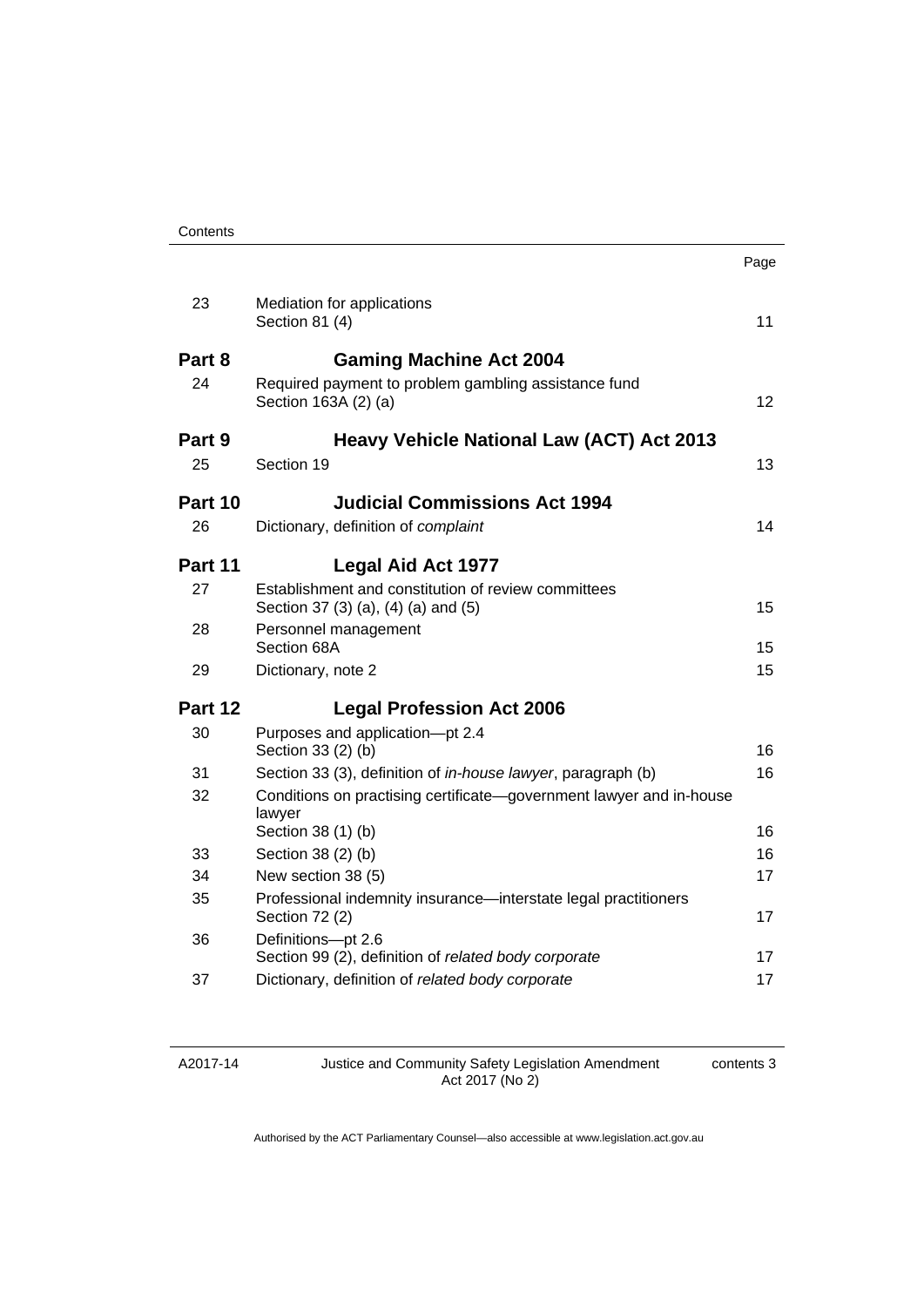| Part 13 | <b>Limitation Act 1985</b>                                                                                        |    |
|---------|-------------------------------------------------------------------------------------------------------------------|----|
| 38      | Section 21C heading                                                                                               | 18 |
| 39      | Section 21C (1) (a)                                                                                               | 18 |
| 40      | Section 21C (4), definitions of <i>institution</i> , <i>institutional context</i> and<br>official                 | 18 |
| 41      | Special provision in relation to children-claims relating to health<br>services                                   |    |
|         | Section 30B (1) (b) (ii)                                                                                          | 18 |
| Part 14 | <b>Magistrates Court (Sale of Motor Vehicles</b><br><b>Infringement Notices) Regulation 2005</b>                  |    |
| 42      | Dictionary<br>Section 4, note 1                                                                                   | 19 |
| 43      | Section 4, note 2                                                                                                 | 19 |
| 44      | Administering authority<br>Section 6                                                                              | 19 |
| 45      | Dictionary, note 2                                                                                                | 19 |
| 46      | Dictionary, definition of registrar                                                                               | 19 |
| Part 15 | <b>Public Unleased Land Act 2013</b>                                                                              |    |
| 47      | Direction to remove objects from public unleased land<br>Section 98 (7), definition of park                       | 20 |
| Part 16 | <b>Rail Safety National Law (ACT) Act 2014</b>                                                                    |    |
| 48      | Meaning of generic terms for Rail Safety National Law (ACT)<br>Section 9 (1), definition of Australian Road Rules | 21 |
| 49      | Section 9 (1), definition of shared path                                                                          | 21 |
| Part 17 | <b>Road Transport (General) Act 1999</b>                                                                          |    |
| 50      | Dictionary, definition of Australian Road Rules                                                                   | 22 |
| 51      | Dictionary, definition of bicycle, notes 2 and 3                                                                  | 22 |
| 52      | Dictionary, new definitions                                                                                       | 22 |

contents 4 Justice and Community Safety Legislation Amendment Act 2017 (No 2)

A2017-14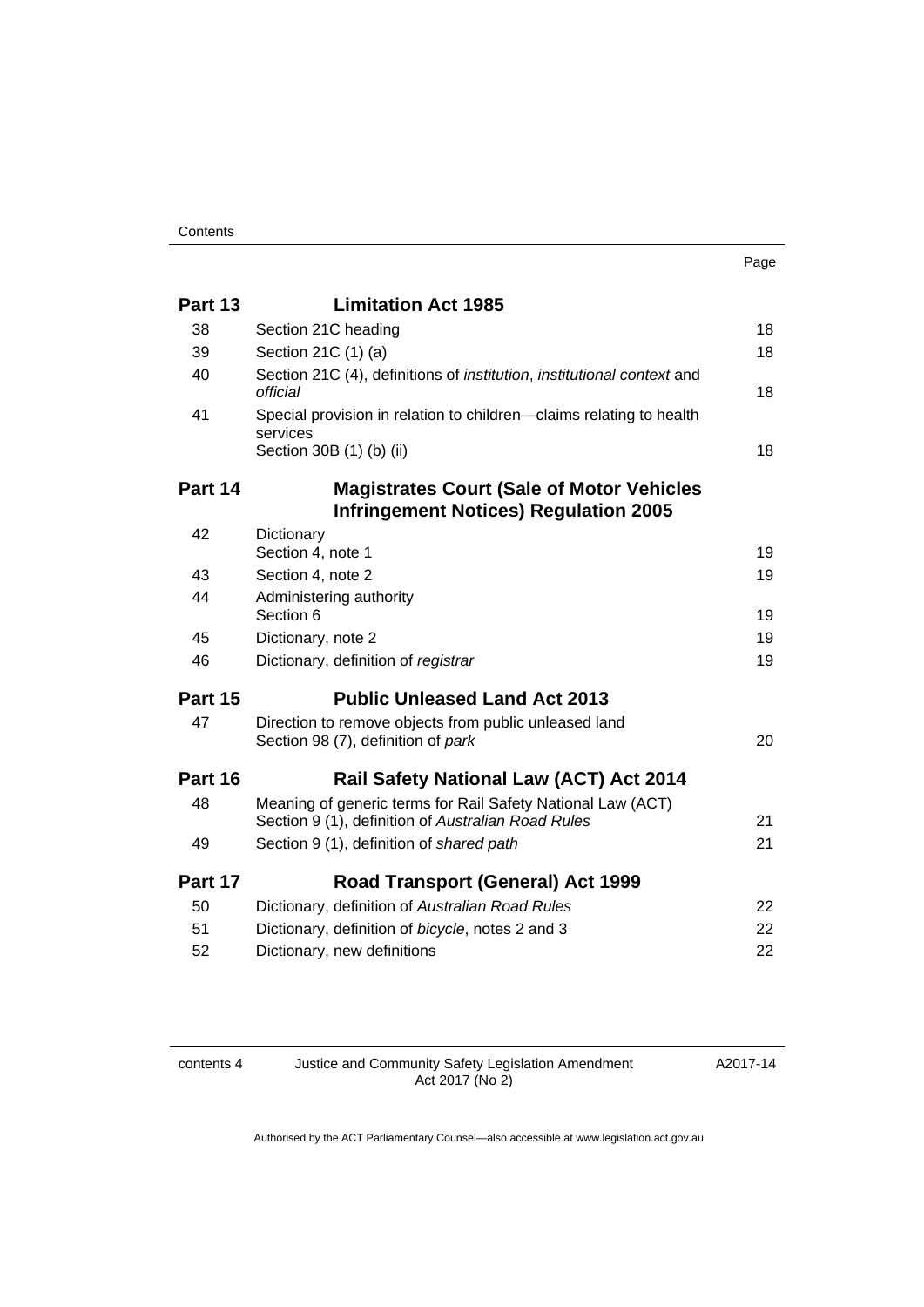**Contents** 

|         |                                                                           | Page |
|---------|---------------------------------------------------------------------------|------|
| Part 18 | <b>Road Transport (Public Passenger Services)</b><br><b>Act 2001</b>      |      |
| 53      | Dictionary, note 3                                                        | 23   |
| 54      | Dictionary, definition of taxi zone                                       | 23   |
| Part 19 | <b>Road Transport (Safety and Traffic</b><br><b>Management</b> ) Act 1999 |      |
| 55      | Dictionary, definition of road user                                       | 24   |

A2017-14

Justice and Community Safety Legislation Amendment Act 2017 (No 2)

contents 5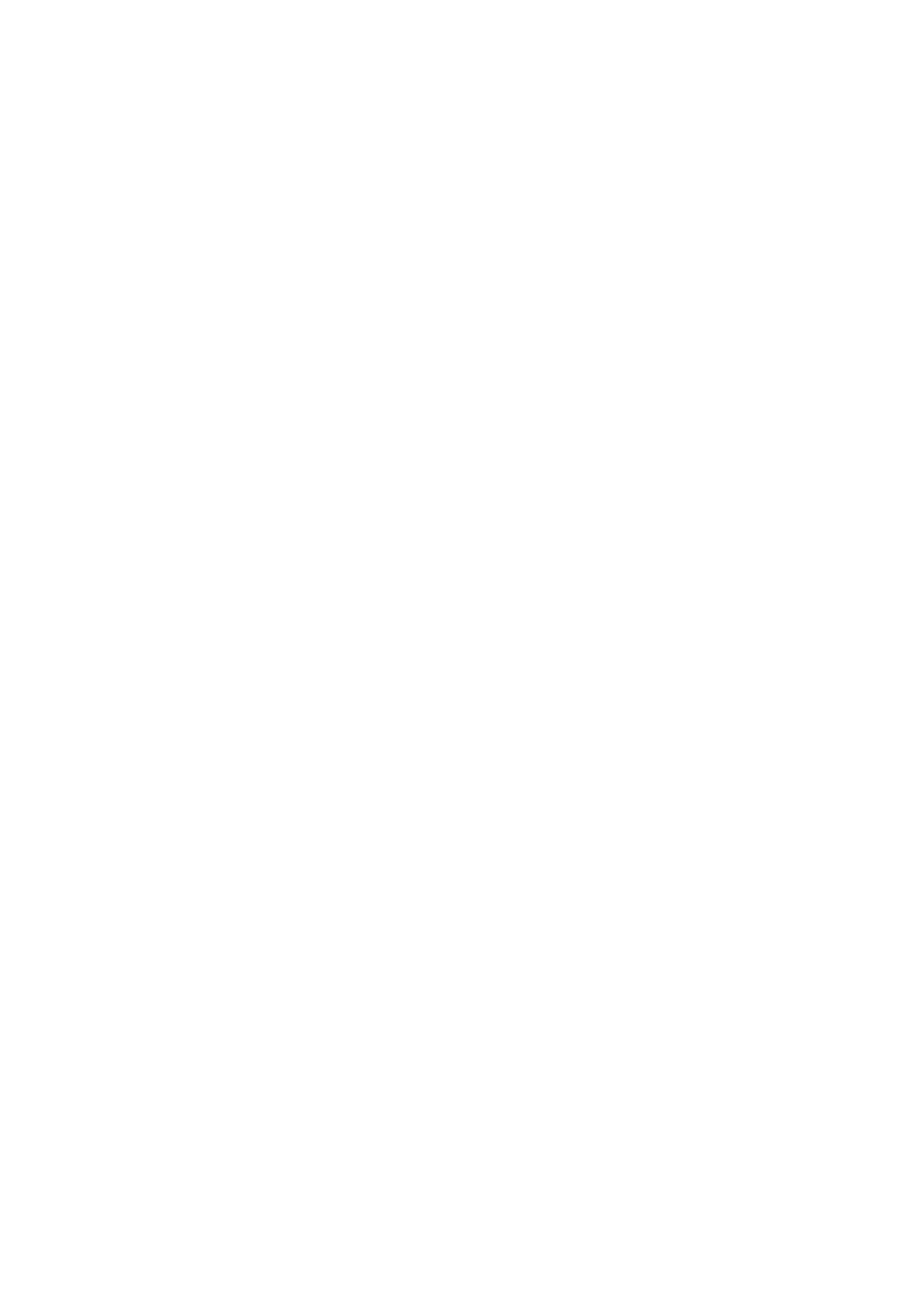

# **Justice and Community Safety Legislation Amendment Act 2017 (No 2)**

**A2017-14** 

l

An Act to amend legislation about justice and community safety, and for other purposes

The Legislative Assembly for the Australian Capital Territory enacts as follows:

J2016-761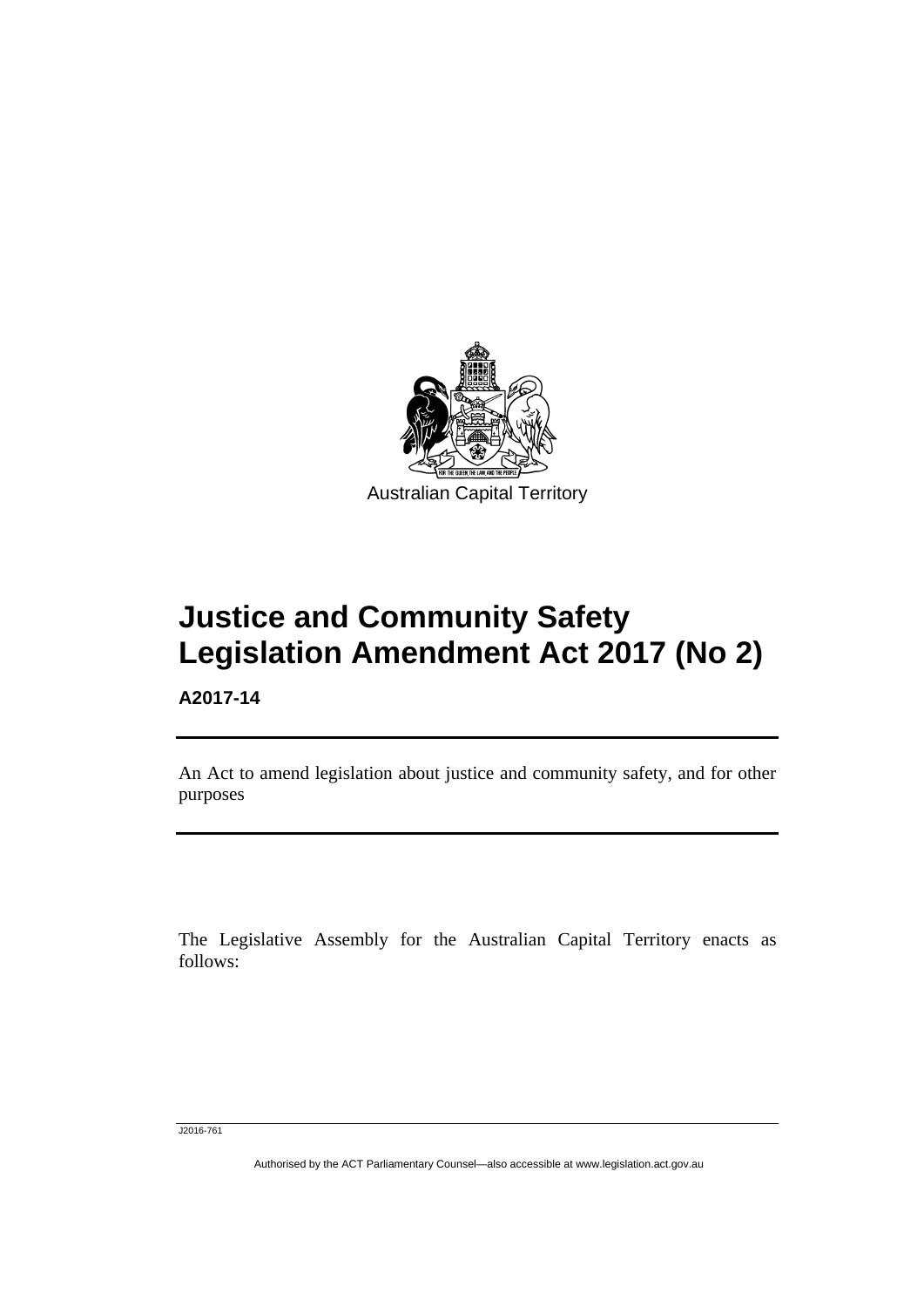#### Part 1 **Preliminary**

Section 1

### <span id="page-7-0"></span>**Part 1** Preliminary

#### <span id="page-7-1"></span>**1 Name of Act**

This Act is the *Justice and Community Safety Legislation Amendment Act 2017 (No 2)*.

### <span id="page-7-2"></span>**2 Commencement**

- (1) This Act (other than the following provisions) commences on the 7th day after its notification day:
	- part 5 (Dangerous Goods (Road Transport) Act 2009)
	- $\cdot$  sections 20 to 23
	- part 8 (Gaming Machine Act 2004)
	- part 9 (Heavy Vehicle National Law (ACT) Act 2013)
	- part 15 (Public Unleased Land Act 2013)
	- part 16 (Rail Safety National Law (ACT) Act 2014)
	- part 17 (Road Transport (General) Act 1999)
	- part 18 (Road Transport (Public Passenger Services) Act 2001)
	- part 19 (Road Transport (Safety and Traffic Management) Act 1999).

- (2) Parts 5, 9, 15, 16, 17, 18 and 19 commence on the later of—
	- (a) the commencement of the *Road Transport (Road Rules) Regulation 2017*, section 3; and
	- (b) the commencement of this Act, section 3.
- (3) Sections 20 to 23 commence on the commencement of the *[Freedom](http://www.legislation.act.gov.au/a/2016-55)  [of Information Act 2016](http://www.legislation.act.gov.au/a/2016-55)*, section 3.
- (4) Part 8 commences on 1 July 2017.

*Note* The naming and commencement provisions automatically commence on the notification day (see [Legislation Act,](http://www.legislation.act.gov.au/a/2001-14) s 75 (1)).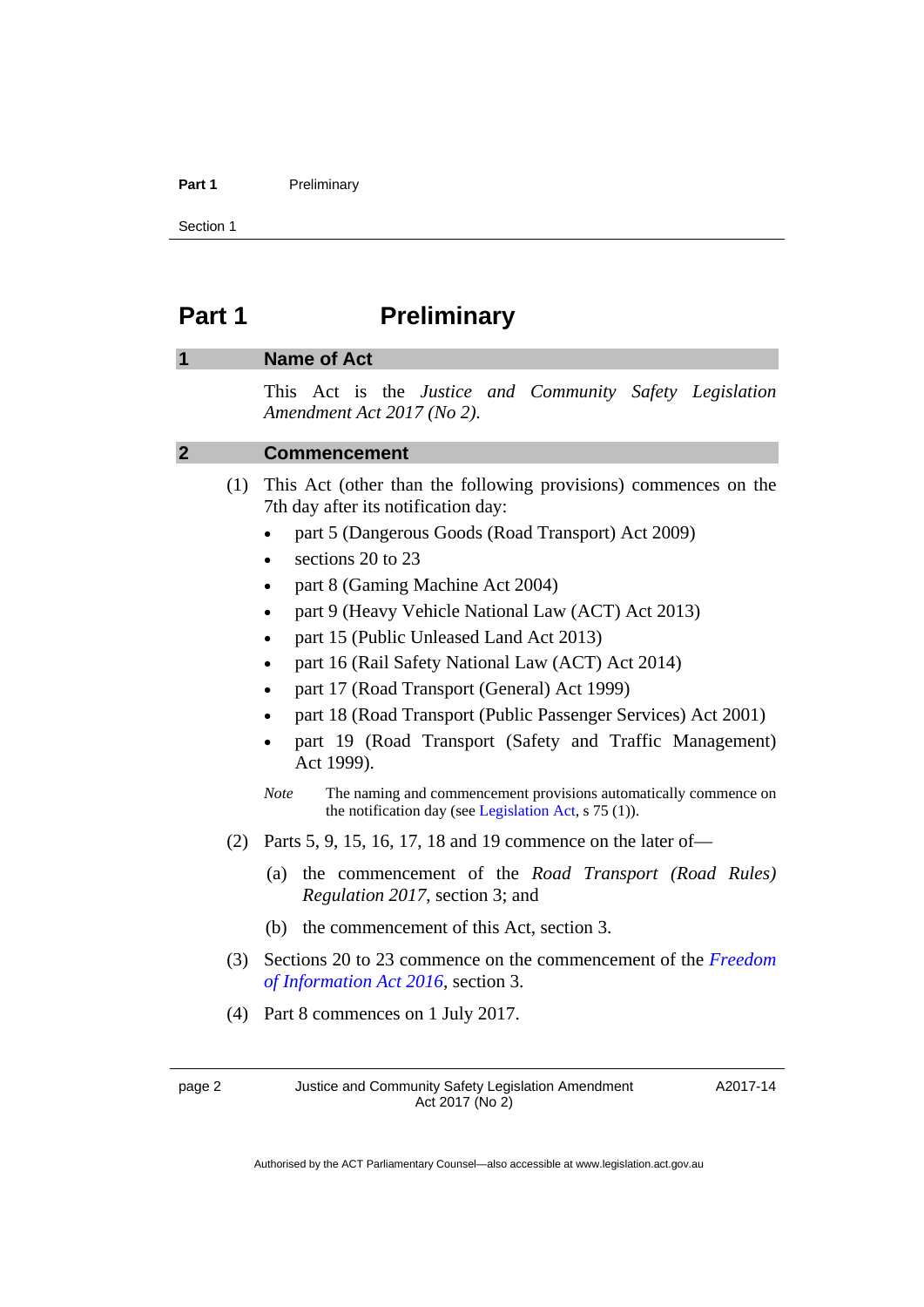#### Section 3

<span id="page-8-0"></span>

| 3 | <b>Legislation amended</b>                                                                                                        |
|---|-----------------------------------------------------------------------------------------------------------------------------------|
|   | This Act amends the following legislation:                                                                                        |
|   | Civil Law (Wrongs) Act 2002                                                                                                       |
|   | <b>Common Boundaries Act 1981</b>                                                                                                 |
|   | <b>Criminal Code 2002</b>                                                                                                         |
|   | <b>Dangerous Goods (Road Transport) Act 2009</b><br>٠                                                                             |
|   | Evidence Act 2011<br>٠                                                                                                            |
|   | <b>Freedom of Information Act 2016</b><br>$\bullet$                                                                               |
|   | <b>Gaming Machine Act 2004</b><br>$\bullet$                                                                                       |
|   | Heavy Vehicle National Law (ACT) Act 2013<br>$\bullet$                                                                            |
|   | <b>Judicial Commissions Act 1994</b>                                                                                              |
|   | Legal Aid Act 1977                                                                                                                |
|   |                                                                                                                                   |
|   | <b>Legal Profession Act 2006</b><br>$\bullet$                                                                                     |
|   | <b>Limitation Act 1985</b>                                                                                                        |
|   | <b>Notices</b> ) Regulation 2005                                                                                                  |
|   | <b>Public Unleased Land Act 2013</b><br>$\bullet$                                                                                 |
|   | Rail Safety National Law (ACT) Act 2014<br>$\bullet$                                                                              |
|   | Road Transport (General) Act 1999<br>٠                                                                                            |
|   | Road Transport (Public Passenger Services) Act 2001                                                                               |
|   | Road Transport (Safety and Traffic Management) Act 1999.                                                                          |
|   | <b>Legislation repealed</b>                                                                                                       |
|   | The following legislation is repealed:                                                                                            |
|   | Magistrates Court (Sale of Motor Vehicles Infringement<br>Director of Public Prosecutions Direction 2006 (No 1)<br>$(NI2006-390)$ |

<span id="page-8-1"></span>A2017-14

Justice and Community Safety Legislation Amendment Act 2017 (No 2)

page 3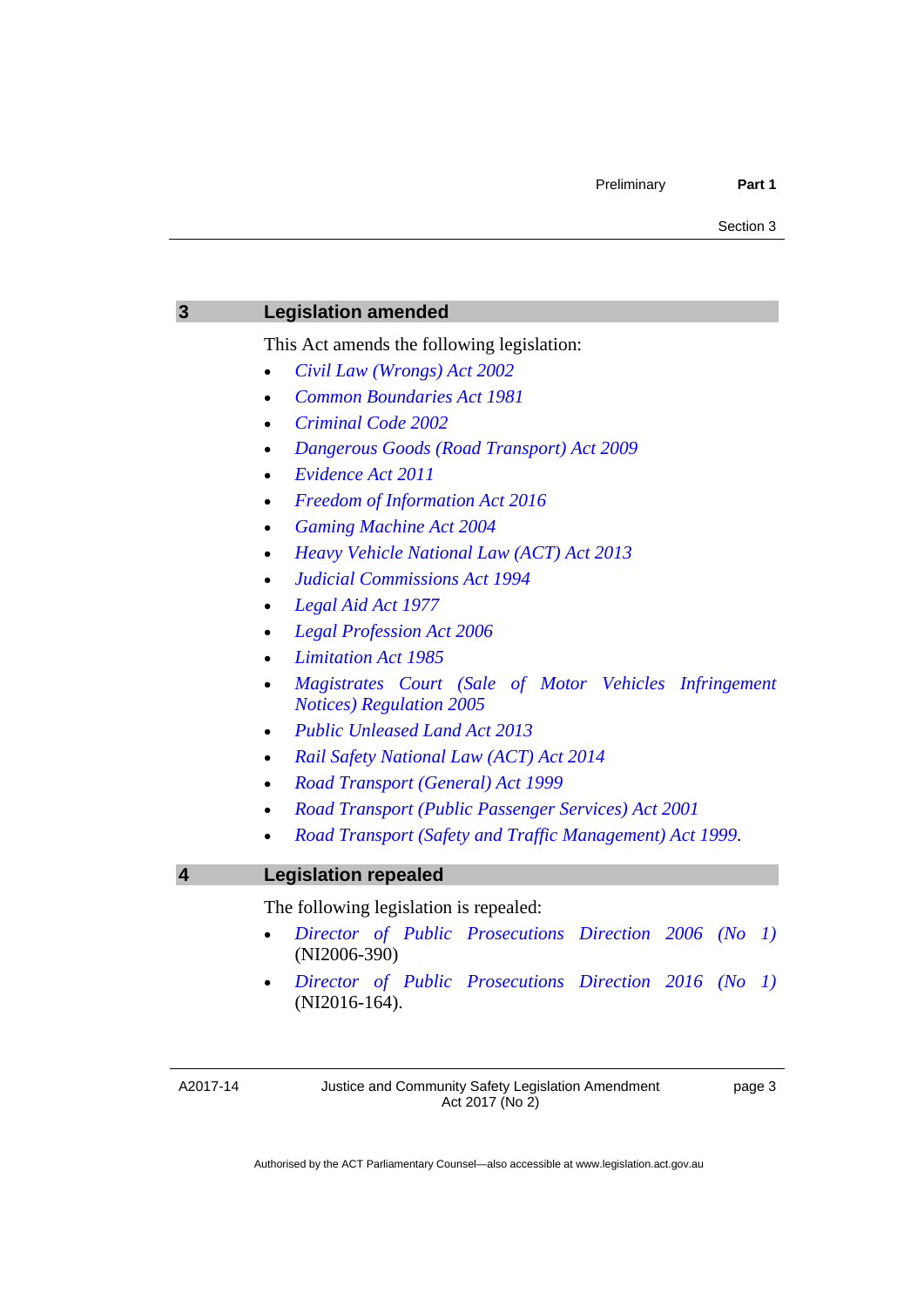#### **Part 2 Civil Law (Wrongs) Act 2002**

Section 5

## <span id="page-9-0"></span>**Part 2 Civil Law (Wrongs) Act 2002**

### <span id="page-9-1"></span>**5 Notice of claim Section 51 (1), note 2**

*omit*  institutional

#### <span id="page-9-2"></span>**6 Section 51 (3) and (4)**

*omit* 

an institutional child abuse claim

*substitute* 

a child abuse claim

### <span id="page-9-3"></span>**7 Section 51 (10), new definition of** *child abuse claim*

*insert* 

*child abuse claim*, by or on behalf of a person, means a claim in relation to a personal injury that arises from sexual abuse to which the person was subjected when the person was a child.

### <span id="page-9-4"></span>**8 Section 51 (10), definitions of** *institutional child abuse claim* **and** *institutional context*

*omit*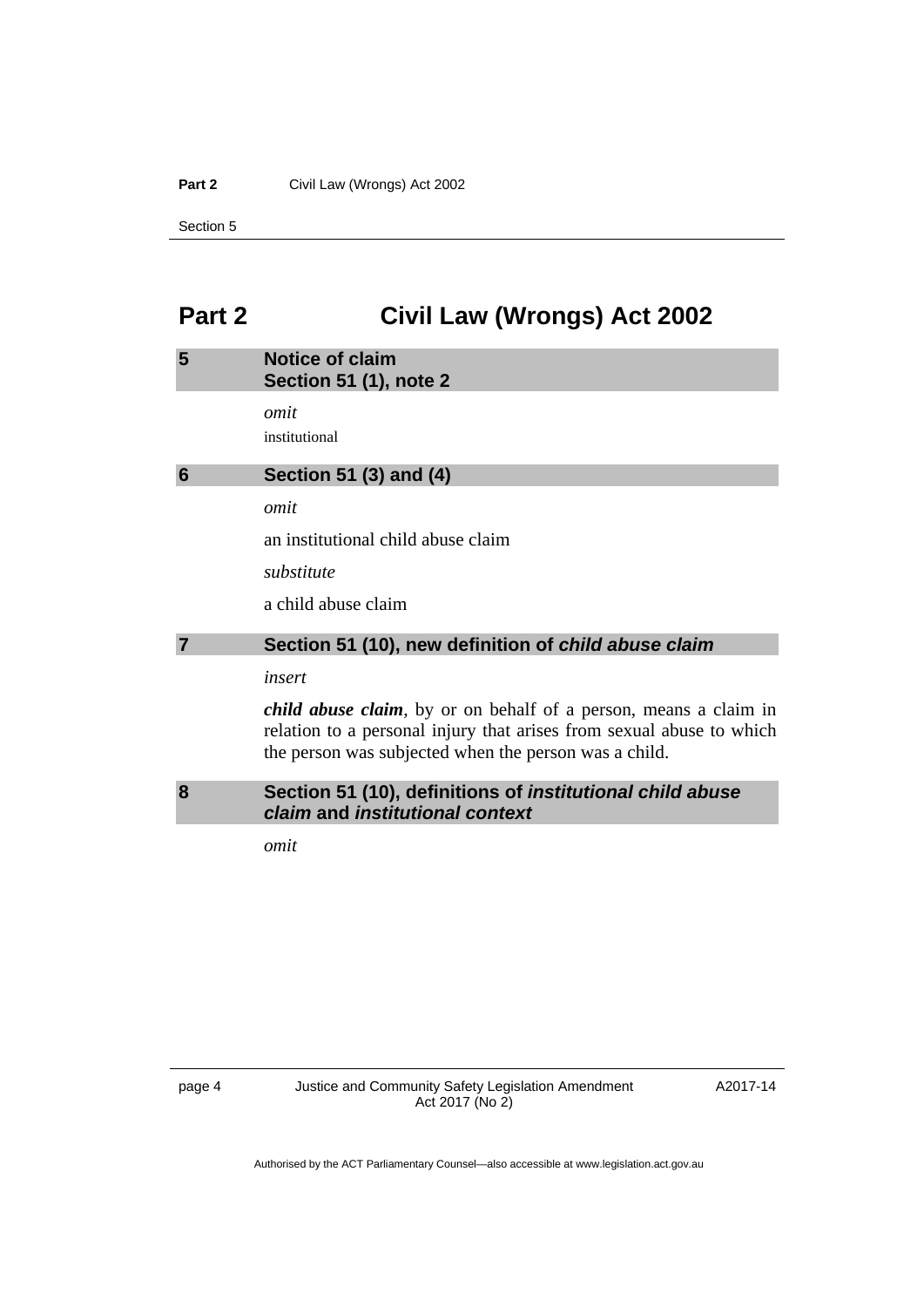# <span id="page-10-0"></span>**Part 3 Common Boundaries Act 1981**

### <span id="page-10-1"></span>**9 Application to ACAT—repair cost determination Section 6 (1) (b)**

*omit* 

people living in premises

*substitute* 

people lawfully at premises

#### <span id="page-10-2"></span>**10 New section 6 (5)**

*insert* 

(5) In this section:

*people lawfully at premises* includes a person—

- (a) living in the premises; or
- (b) invited to visit the premises by a person living in the premises; or
- (c) otherwise lawfully entitled to be at the premises.

A2017-14

page 5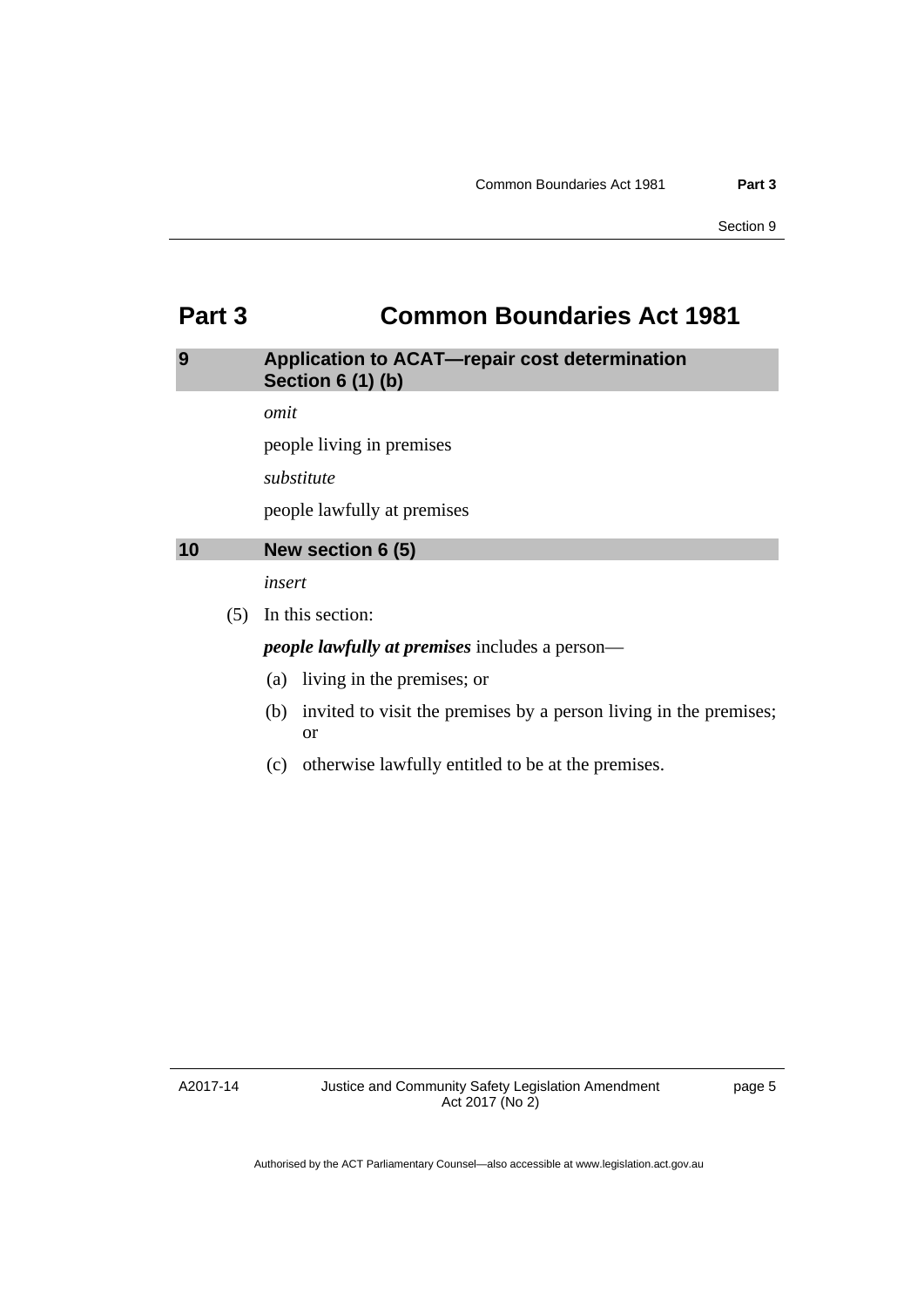#### Part 4 **Criminal Code 2002**

Section 11

# <span id="page-11-0"></span>**Part 4 Criminal Code 2002**

<span id="page-11-3"></span><span id="page-11-2"></span><span id="page-11-1"></span>

| 11 |     | <b>Codification</b><br>Section 5 (2) and (3)                                            |
|----|-----|-----------------------------------------------------------------------------------------|
|    |     | omit                                                                                    |
|    |     | default                                                                                 |
| 12 |     | Delayed application of ch 2 to certain offences<br>Section 8 (5)                        |
|    |     | omit                                                                                    |
|    |     | default                                                                                 |
| 13 |     | <b>Section 10</b>                                                                       |
|    |     | substitute                                                                              |
| 10 |     | Definitions—applied provisions and application date                                     |
|    | (1) | In this Act:                                                                            |
|    |     | <i>application date</i> means a date declared by the Minister.                          |
|    |     | <i>applied provisions</i> means the following provisions of this chapter:               |
|    |     | section 15 (5) (which deals with evidence of self-induced<br>$\bullet$<br>intoxication) |
|    |     | division 2.3.1 (Lack of capacity—children)<br>$\bullet$                                 |
|    |     | division 2.3.2 (Lack of capacity—mental impairment)                                     |
|    |     | division 2.3.3 (Intoxication)                                                           |

- part 2.4 (Extensions of criminal responsibility)
- part 2.5 (Corporate criminal responsibility)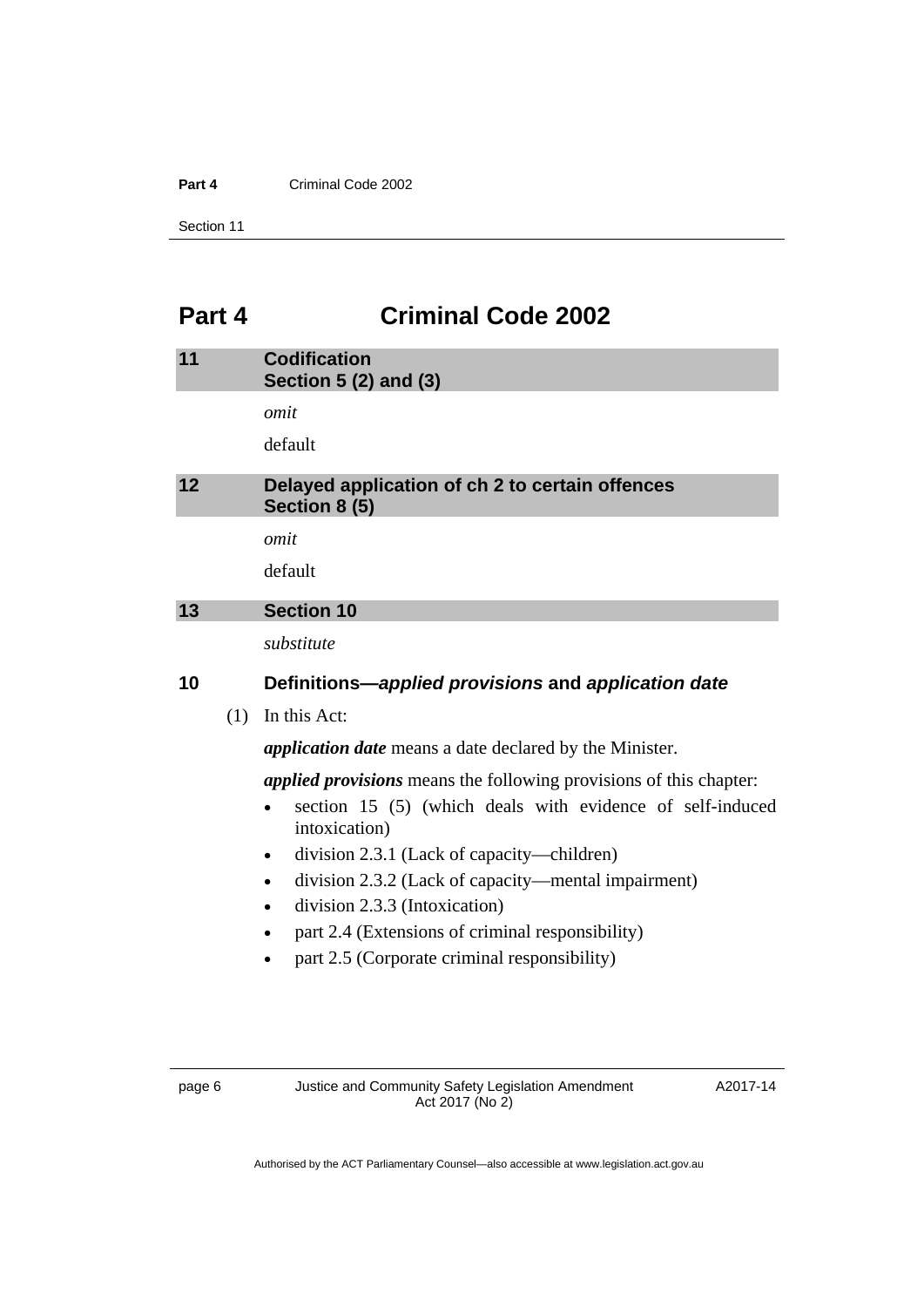- part 2.6 (Proof of criminal responsibility)
- part 2.7 (Geographical application).
- *Note* Div 2.3.2 and s 66 (2) (d) became applied provisions on the commencement of the *[Criminal Code \(Mental Impairment\) Amendment](http://www.legislation.act.gov.au/a/2006-14/default.asp)  [Act 2006](http://www.legislation.act.gov.au/a/2006-14/default.asp)*. Pt 2.5 became an applied provision on 9 April 2004. The other applied provisions have been applied provisions since the commencement of the Code on 1 January 2003.
- (2) A declaration under subsection (1) is a notifiable instrument.

*Note* A notifiable instrument must be notified under the [Legislation Act](http://www.legislation.act.gov.au/a/2001-14).

(3) This section expires on the application date.

# <span id="page-12-0"></span>**14 Dictionary, new definition of** *application date insert*

*application date*—see section 10.

<span id="page-12-1"></span>**15 Dictionary, definition of** *default application date* 

*omit* 

A2017-14

Justice and Community Safety Legislation Amendment Act 2017 (No 2)

page 7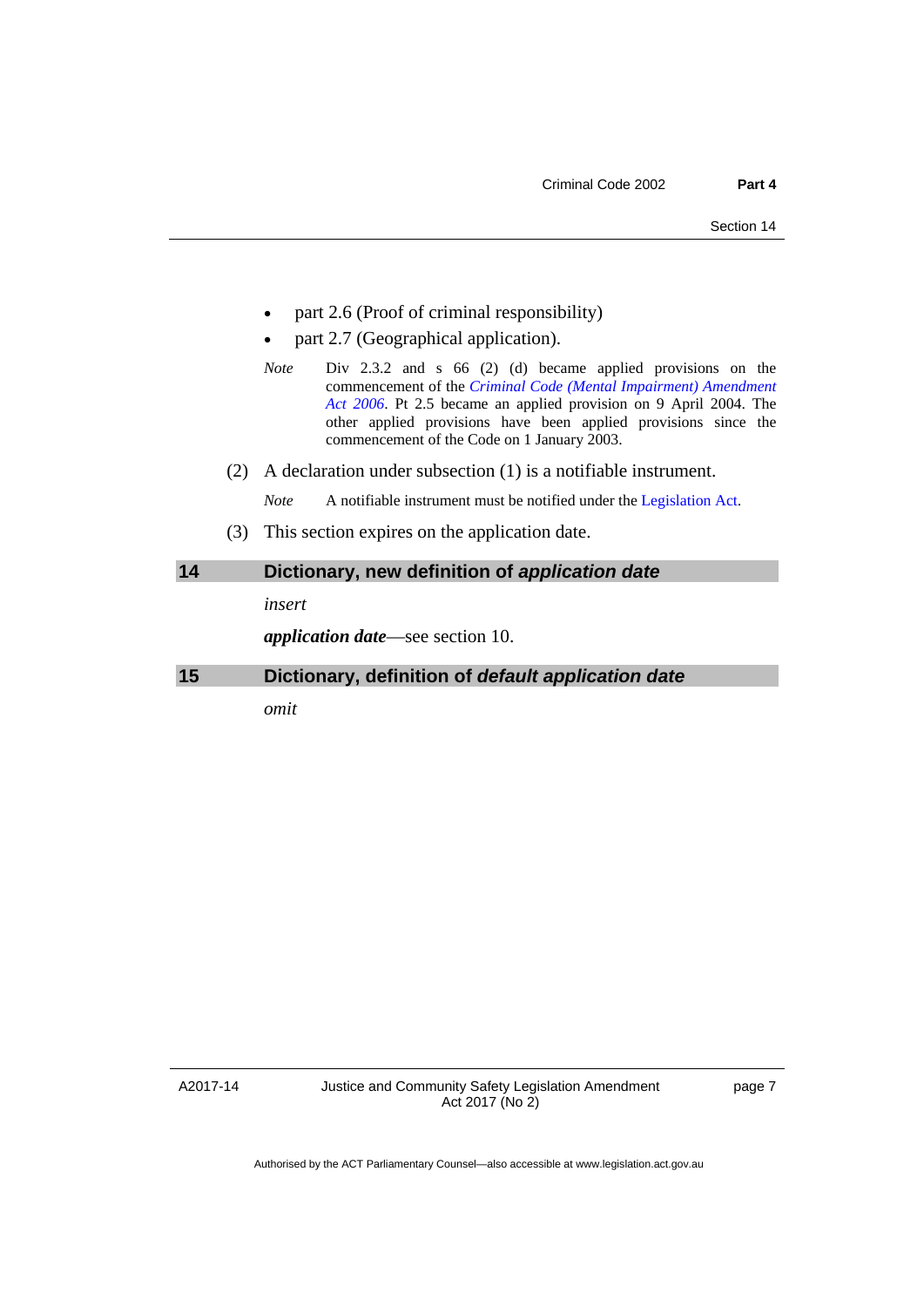Section 16

# <span id="page-13-0"></span>**Part 5 Dangerous Goods (Road Transport) Act 2009**

<span id="page-13-2"></span><span id="page-13-1"></span>

| 16 | Dictionary, definition of Australian Road Rules                                             |
|----|---------------------------------------------------------------------------------------------|
|    | omit                                                                                        |
| 17 | Dictionary, definitions of road and road related area                                       |
|    | substitute                                                                                  |
|    | <b>road</b> —see the <i>Road Transport</i> ( <i>General</i> ) <i>Act 1999</i> , dictionary. |
|    | road related area—see the Road Transport (General) Act 1999,<br>dictionary.                 |

page 8 Justice and Community Safety Legislation Amendment Act 2017 (No 2)

A2017-14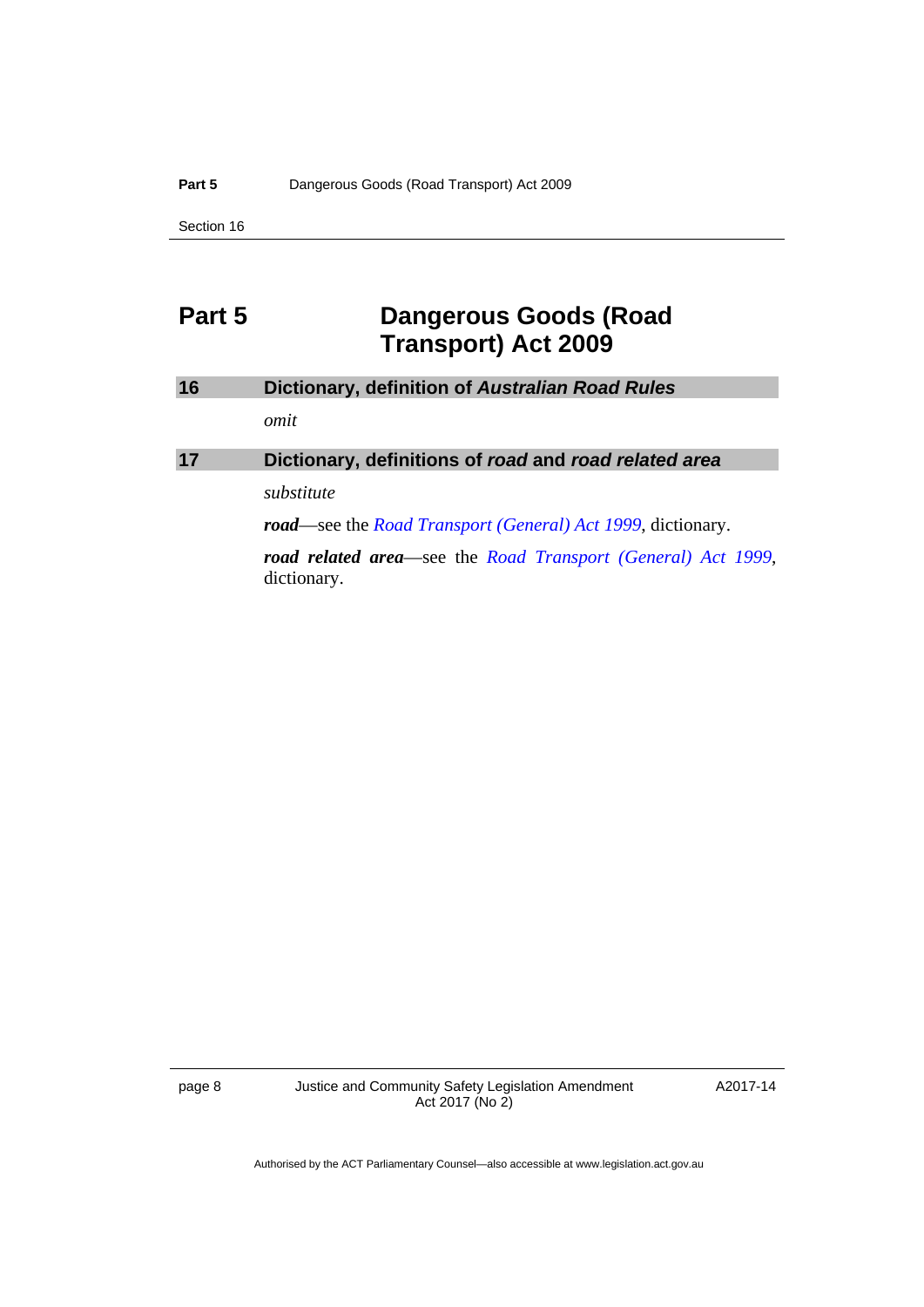# <span id="page-14-0"></span>**Part 6 Evidence Act 2011**

### <span id="page-14-1"></span>**18 Privilege in relation to self-incrimination in other proceedings Section 128 (7)**

*omit* 

examine—

*substitute* 

examine evidence—

A2017-14

Justice and Community Safety Legislation Amendment Act 2017 (No 2)

page 9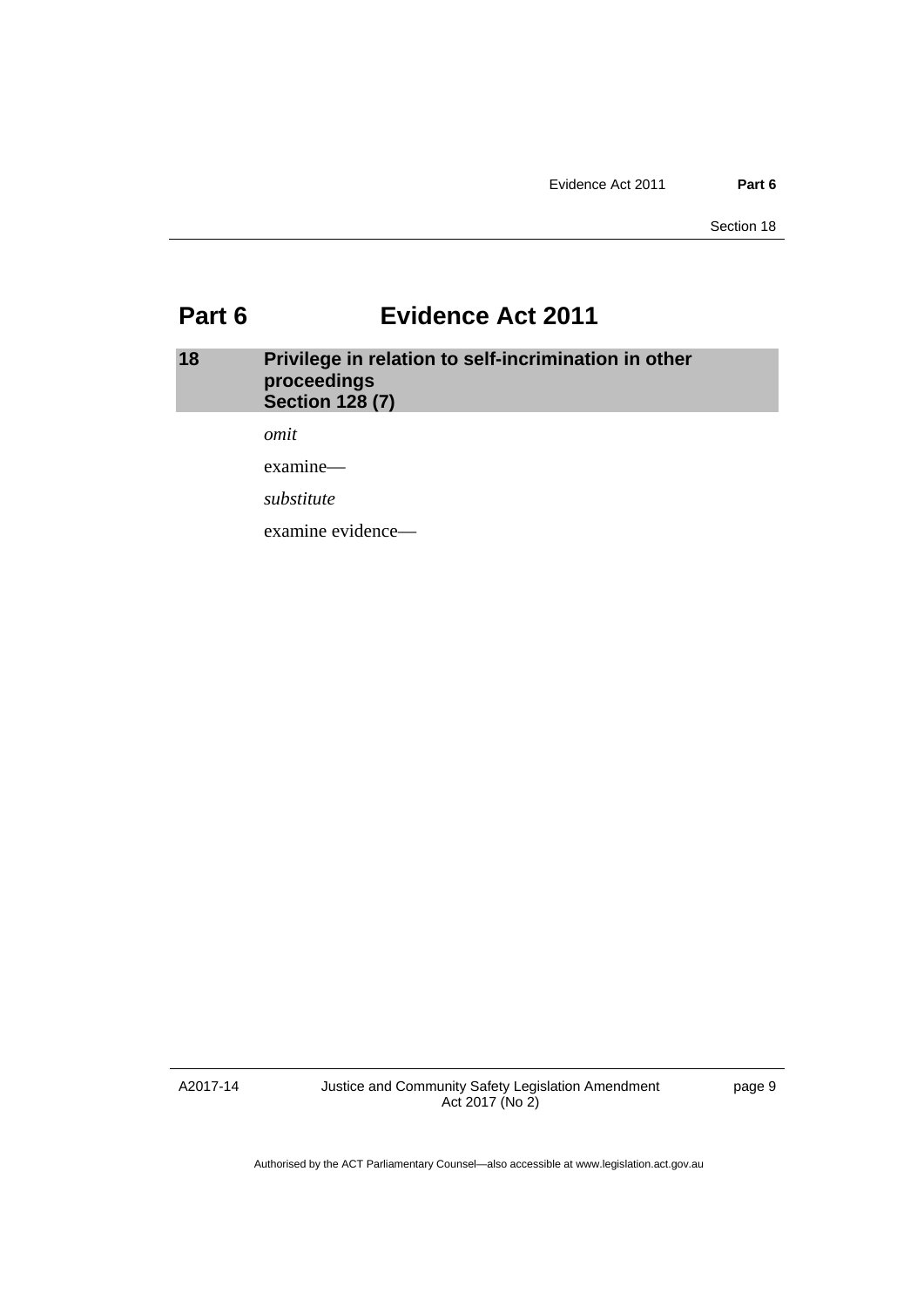#### **Part 7 Freedom of Information Act 2016**

Section 19

# <span id="page-15-0"></span>**Part 7 Freedom of Information Act 2016**

# <span id="page-15-1"></span>**19 Commencement Section 2**  *omit*  1 July 2017 *substitute*

1 January 2018

### <span id="page-15-2"></span>**20 What is** *open access information***? Section 23 (1), definition of** *open access information,* **of an agency**

*omit* 

held by the agency that

*substitute* 

held by the agency that came into existence on or after 1 January 2018 and

### <span id="page-15-3"></span>**21 Section 23 (1), definition of** *open access information,* **of a Minister, paragraph (a)**

*omit* 

held by the Minister that

*substitute* 

held by the Minister that came into existence on or after 1 January 2018 and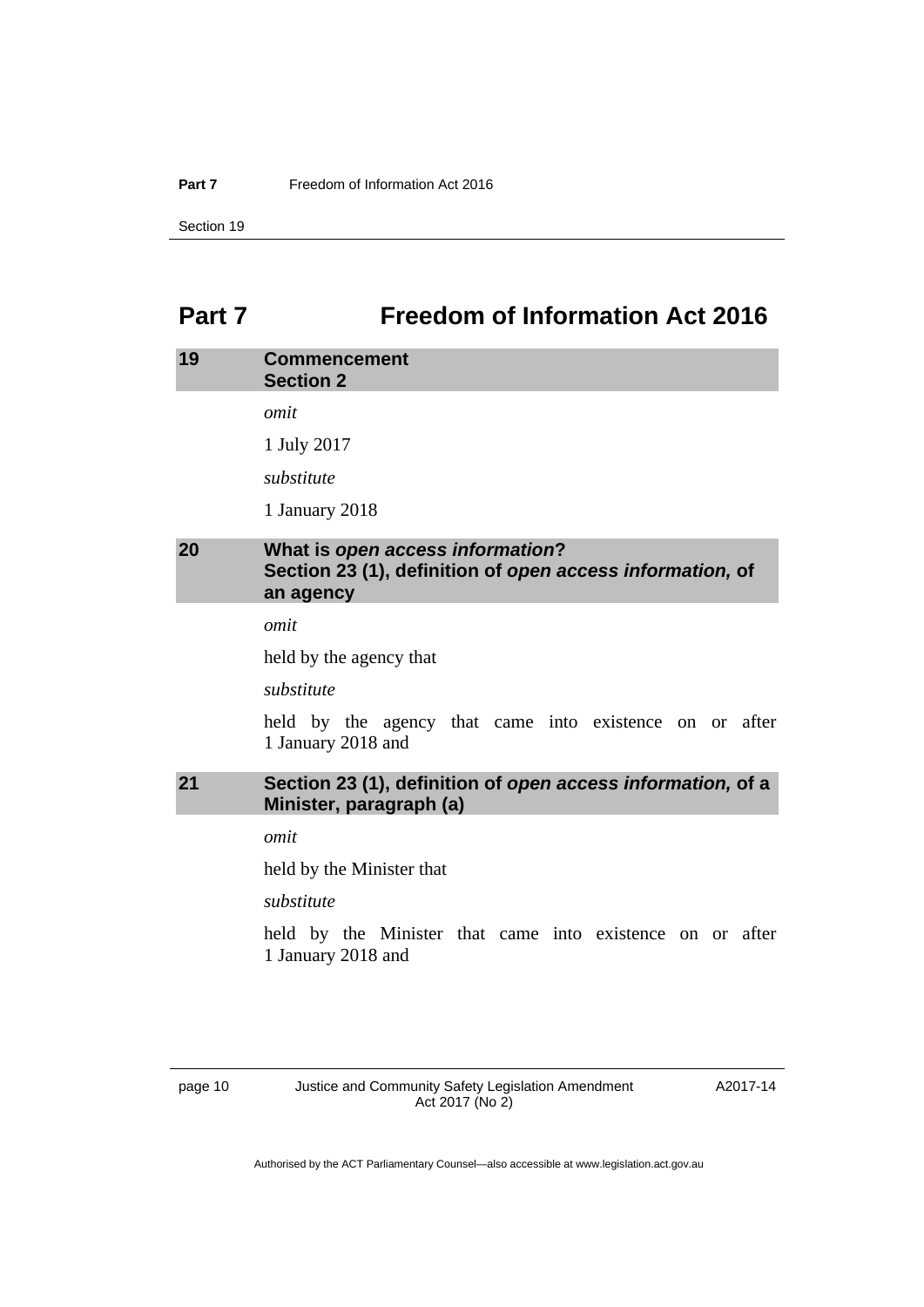#### <span id="page-16-0"></span>**22 Open access information declarations New section 65 (2A)**

#### *insert*

 (2A) The ombudsman must not declare government information that came into existence before 1 January 2018 to be open access information.

### <span id="page-16-1"></span>**23 Mediation for applications Section 81 (4)**

#### *substitute*

- (4) Unless the ombudsman directs otherwise, the decision-maker—
	- (a) must pay the costs of conducting the mediation; but
	- (b) is not required to pay the costs incurred by the applicant or any other person who participates in the review.

#### **Examples—par (a)**

- 1 cost of hiring the venue for the mediation
- 2 fees for the accredited mediator

#### **Examples—par (b)**

- 1 legal costs
- 2 travel costs
- 3 income lost due to participation in mediation
- *Note* An example is part of the Act, is not exhaustive and may extend, but does not limit, the meaning of the provision in which it appears (see [Legislation Act,](http://www.legislation.act.gov.au/a/2001-14) s 126 and s 132).

A2017-14

page 11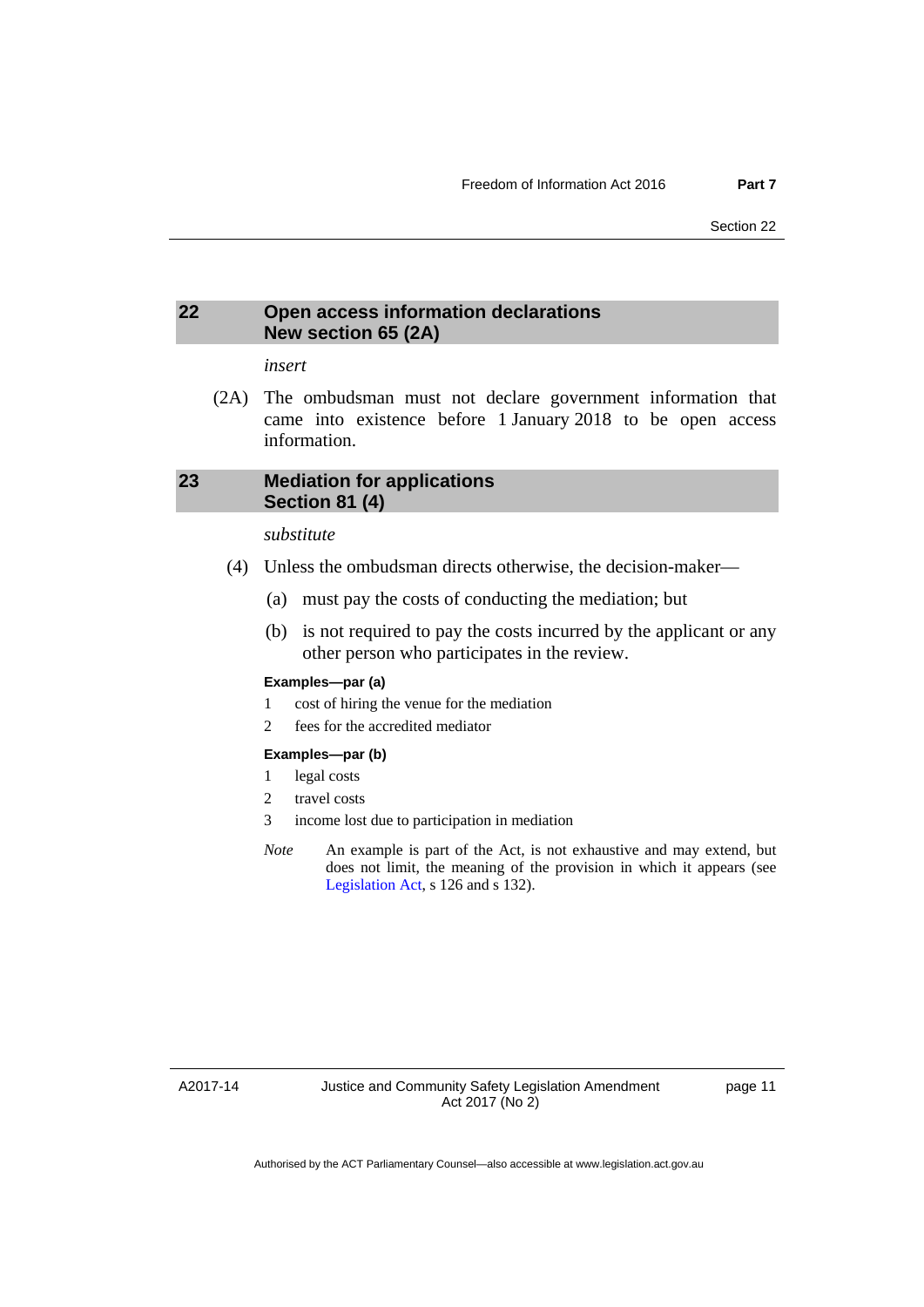Part 8 **Gaming Machine Act 2004** 

Section 24

# <span id="page-17-0"></span>**Part 8 Gaming Machine Act 2004**

### <span id="page-17-1"></span>**24 Required payment to problem gambling assistance fund Section 163A (2) (a)**

*substitute* 

(a) 0.75%; or

page 12 Justice and Community Safety Legislation Amendment Act 2017 (No 2)

A2017-14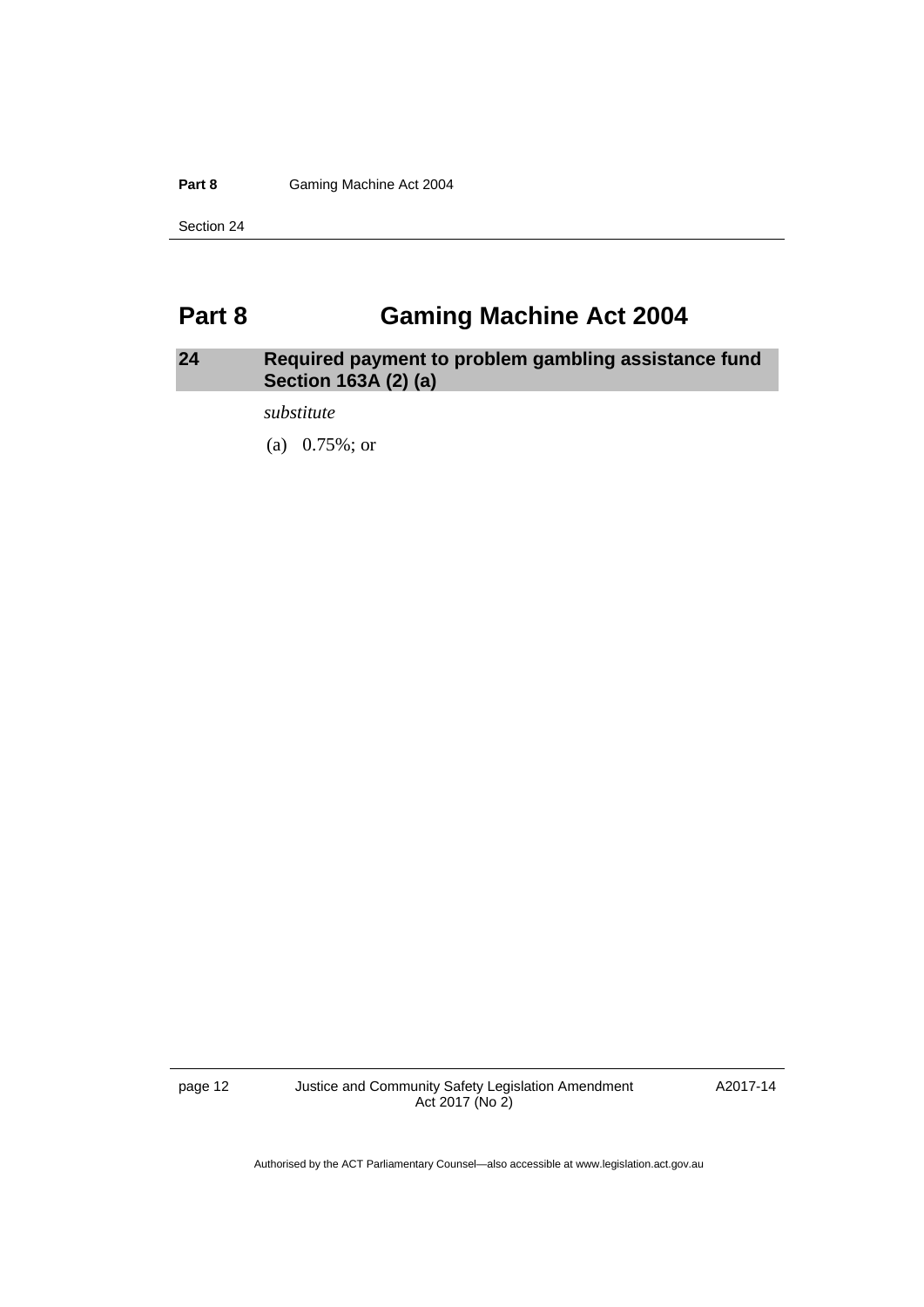# <span id="page-18-0"></span>**Part 9 Heavy Vehicle National Law (ACT) Act 2013**

### <span id="page-18-1"></span>**25 Section 19**

*substitute* 

### **19 Road Rules—the Law, s 5**

The *Road Transport (Road Rules) Regulation 2017* is declared to be the Road Rules for the *[Heavy Vehicle National Law \(ACT\)](http://www.legislation.act.gov.au/a/db_49155/default.asp)*.

A2017-14

Justice and Community Safety Legislation Amendment Act 2017 (No 2)

page 13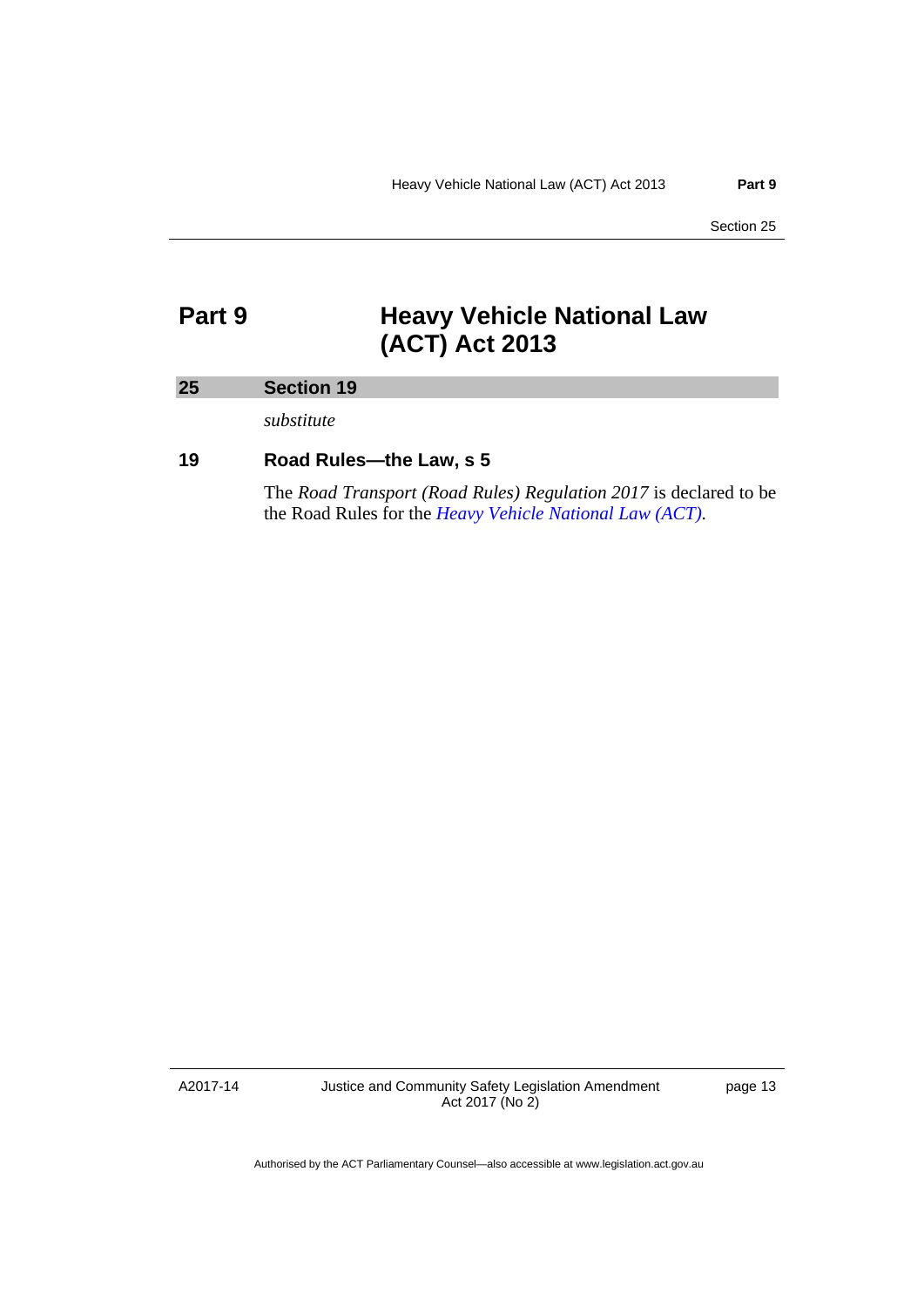**Part 10** Judicial Commissions Act 1994

Section 26

# <span id="page-19-0"></span>**Part 10 Judicial Commissions Act 1994**

### <span id="page-19-1"></span>**26 Dictionary, definition of** *complaint*

*substitute* 

*complaint* means—

- (a) a complaint made under section 14; or
- (b) an allegation in relation to which notice has been given to the council under section 14.

page 14 Justice and Community Safety Legislation Amendment Act 2017 (No 2)

A2017-14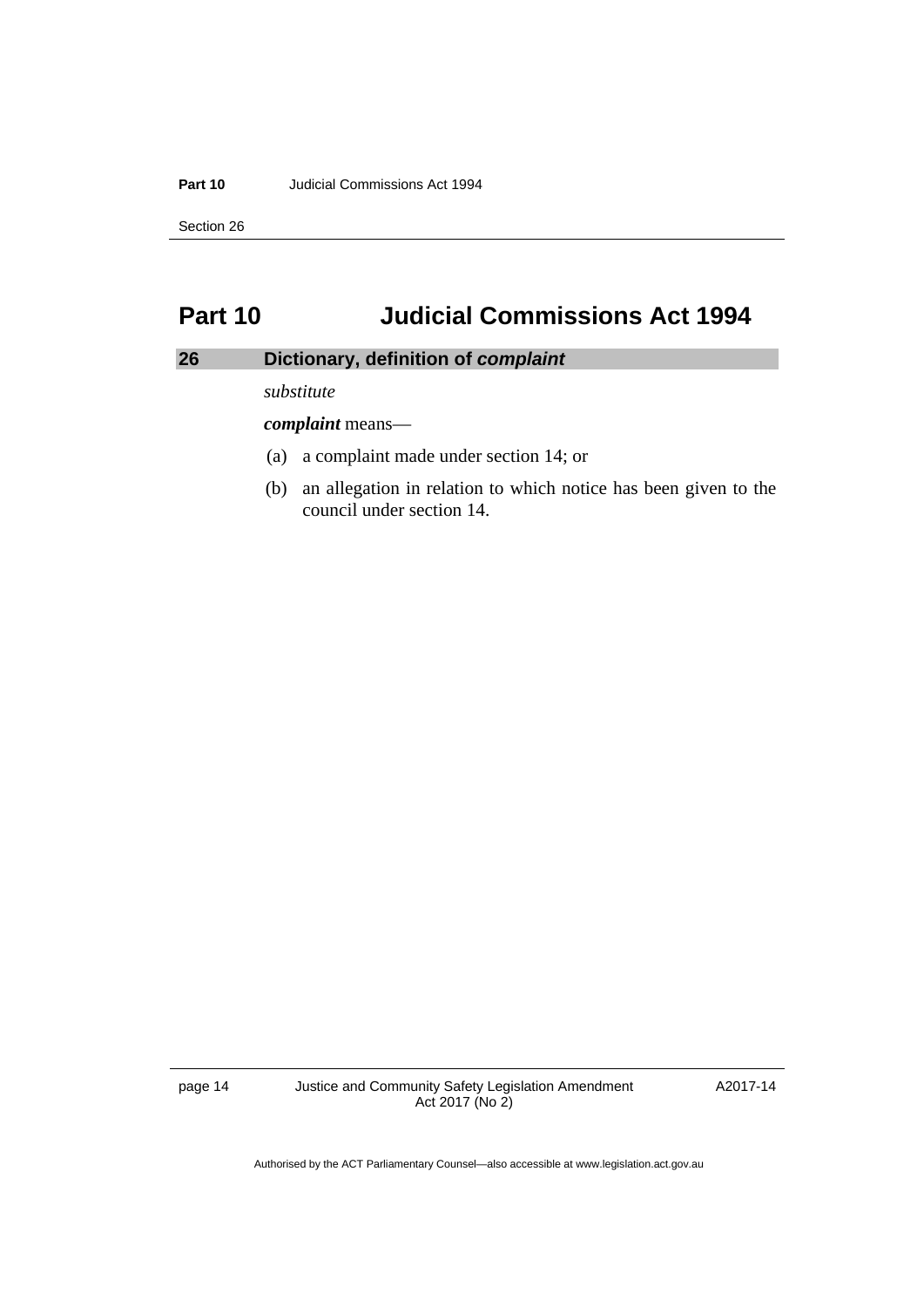# <span id="page-20-0"></span>**Part 11 Legal Aid Act 1977**

### <span id="page-20-1"></span>**27 Establishment and constitution of review committees Section 37 (3) (a), (4) (a) and (5)**

*omit* 

not more than 9

*substitute* 

not more than 14

#### <span id="page-20-2"></span>**28 Personnel management Section 68A**

*omit* 

program

*substitute* 

policy

### <span id="page-20-3"></span>**29 Dictionary, note 2**

*insert* 

legal practitioner

A2017-14

page 15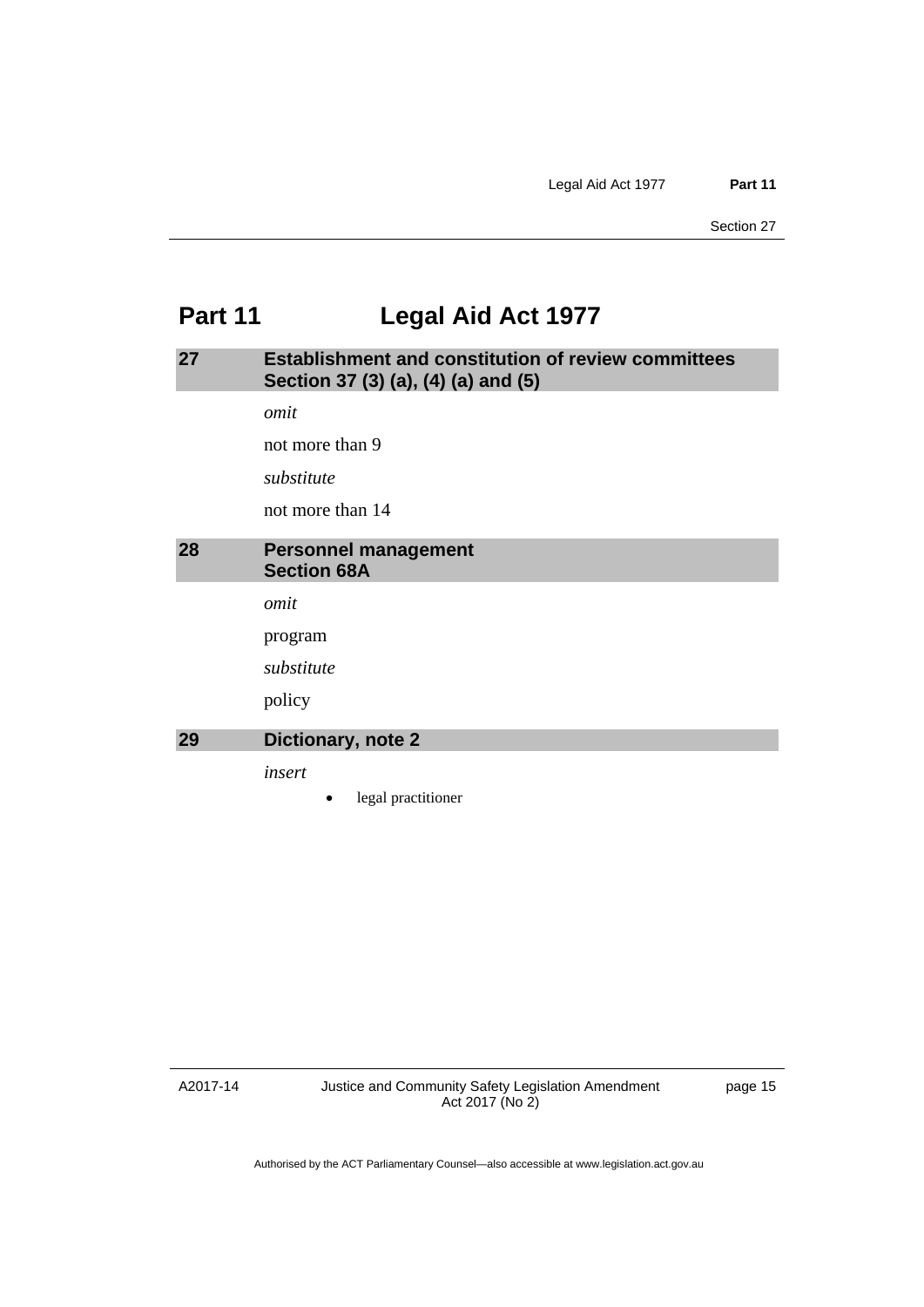#### Part 12 **Legal Profession Act 2006**

Section 30

### <span id="page-21-0"></span>**Part 12 Legal Profession Act 2006**

#### <span id="page-21-1"></span>**30 Purposes and application—pt 2.4 Section 33 (2) (b)**

#### *substitute*

 (b) an in-house lawyer for a corporation in relation to the provision of in-house legal services for the corporation (or a related body corporate).

### <span id="page-21-2"></span>**31 Section 33 (3), definition of** *in-house lawyer***, paragraph (b)**

*omit* 

corporation

*substitute* 

corporation (or a related body corporate)

### <span id="page-21-3"></span>**32 Conditions on practising certificate—government lawyer and in-house lawyer Section 38 (1) (b)**

*substitute* 

(b) an in-house lawyer.

#### <span id="page-21-4"></span>**33 Section 38 (2) (b)**

#### *substitute*

 (b) for an application by an in-house lawyer—imposes a condition on the certificate that the in-house lawyer for a corporation must not engage in legal practice otherwise than by providing in-house legal services to the corporation (or a related body corporate).

page 16 Justice and Community Safety Legislation Amendment Act 2017 (No 2)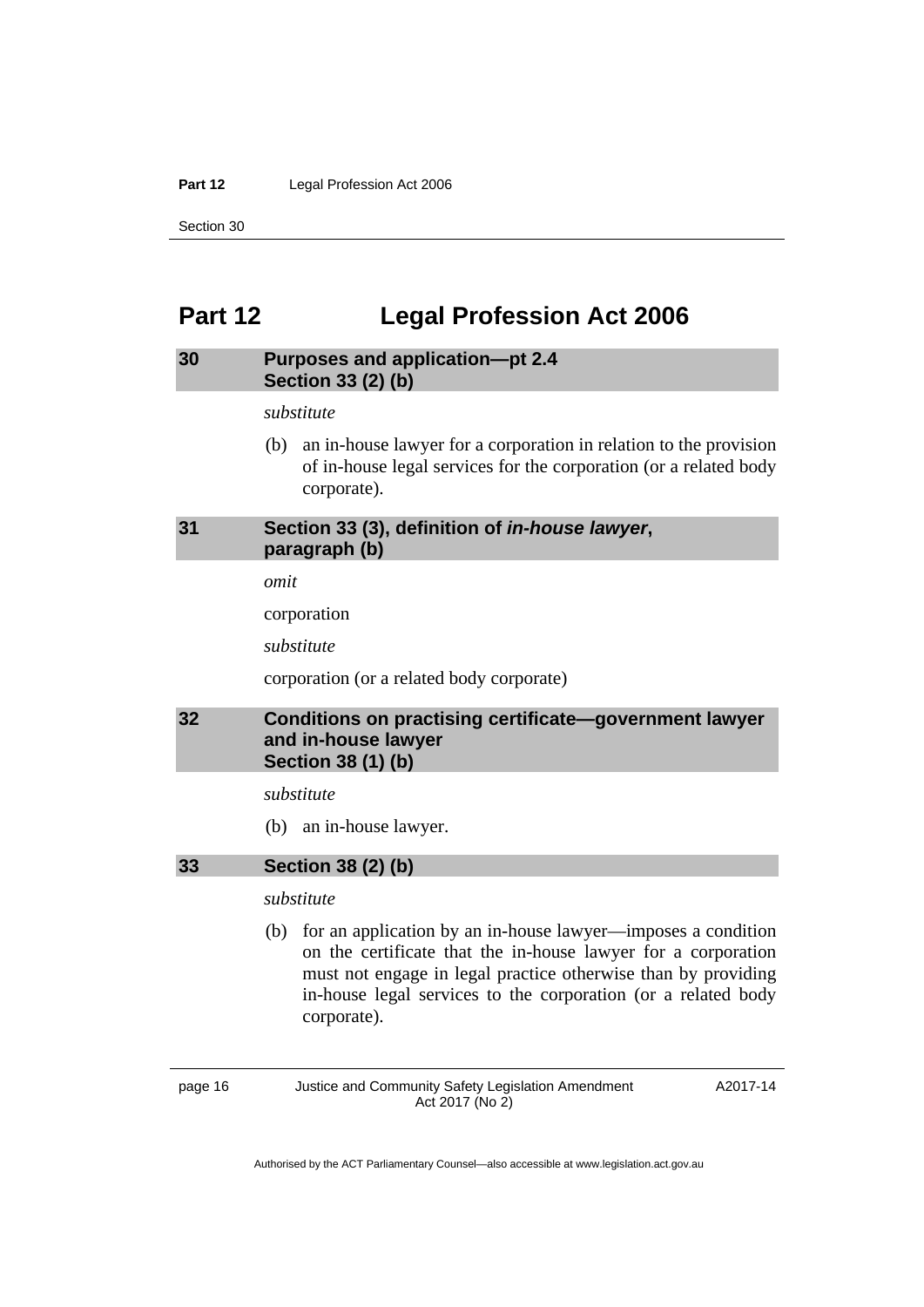<span id="page-22-0"></span>

| 34 | New section 38 (5) |  |
|----|--------------------|--|
|    |                    |  |

*insert* 

(5) In this section:

*in-house lawyer*—see section 33.

#### <span id="page-22-1"></span>**35 Professional indemnity insurance—interstate legal practitioners Section 72 (2)**

*omit* 

the corporation

*substitute* 

the corporation (or a related body corporate)

### <span id="page-22-2"></span>**36 Definitions—pt 2.6 Section 99 (2), definition of** *related body corporate*

*omit* 

#### <span id="page-22-3"></span>**37 Dictionary, definition of** *related body corporate*

*substitute* 

*related body corporate* means—

- (a) for a company within the meaning of the [Corporations Act](http://www.comlaw.gov.au/Series/C2004A00818)—a related body corporate within the meaning of that Act, section 50; or
- (b) for any other corporation prescribed by regulation—a person prescribed by regulation.

page 17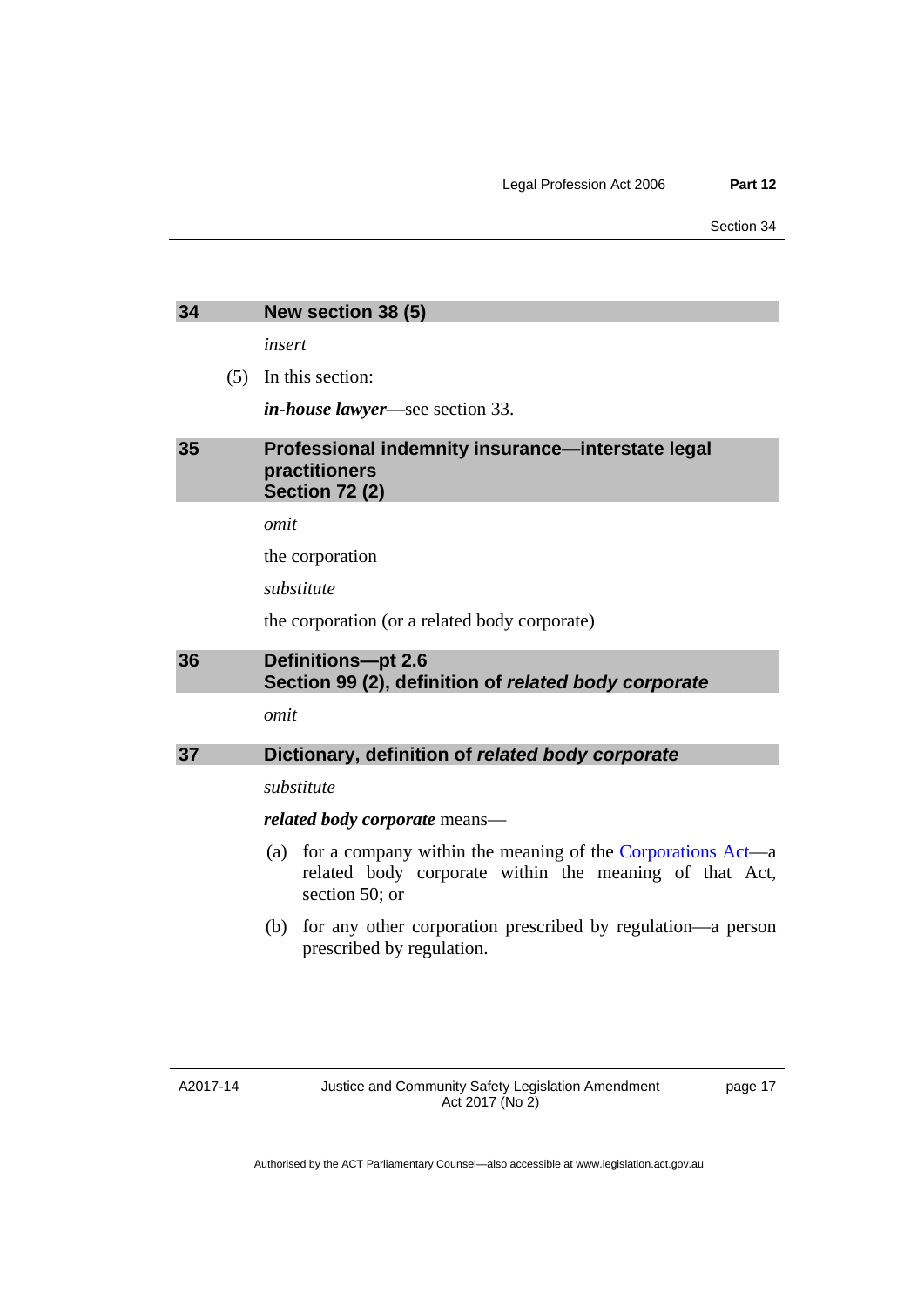#### **Part 13** Limitation Act 1985

Section 38

# <span id="page-23-0"></span>**Part 13 Limitation Act 1985**

<span id="page-23-3"></span><span id="page-23-2"></span><span id="page-23-1"></span>

| 38         | <b>Section 21C heading</b>                                                                                  |
|------------|-------------------------------------------------------------------------------------------------------------|
|            | substitute                                                                                                  |
| <b>21C</b> | Personal injury resulting from sexual abuse of child                                                        |
| 39         | Section 21C (1) (a)                                                                                         |
|            | omit                                                                                                        |
|            | in an institutional context                                                                                 |
| 40         | Section 21C (4), definitions of <i>institution</i> , <i>institutional</i><br>context and official           |
|            | omit                                                                                                        |
| 41         | Special provision in relation to children-claims relating<br>to health services<br>Section 30B (1) (b) (ii) |
|            | omit                                                                                                        |

<span id="page-23-4"></span>institutional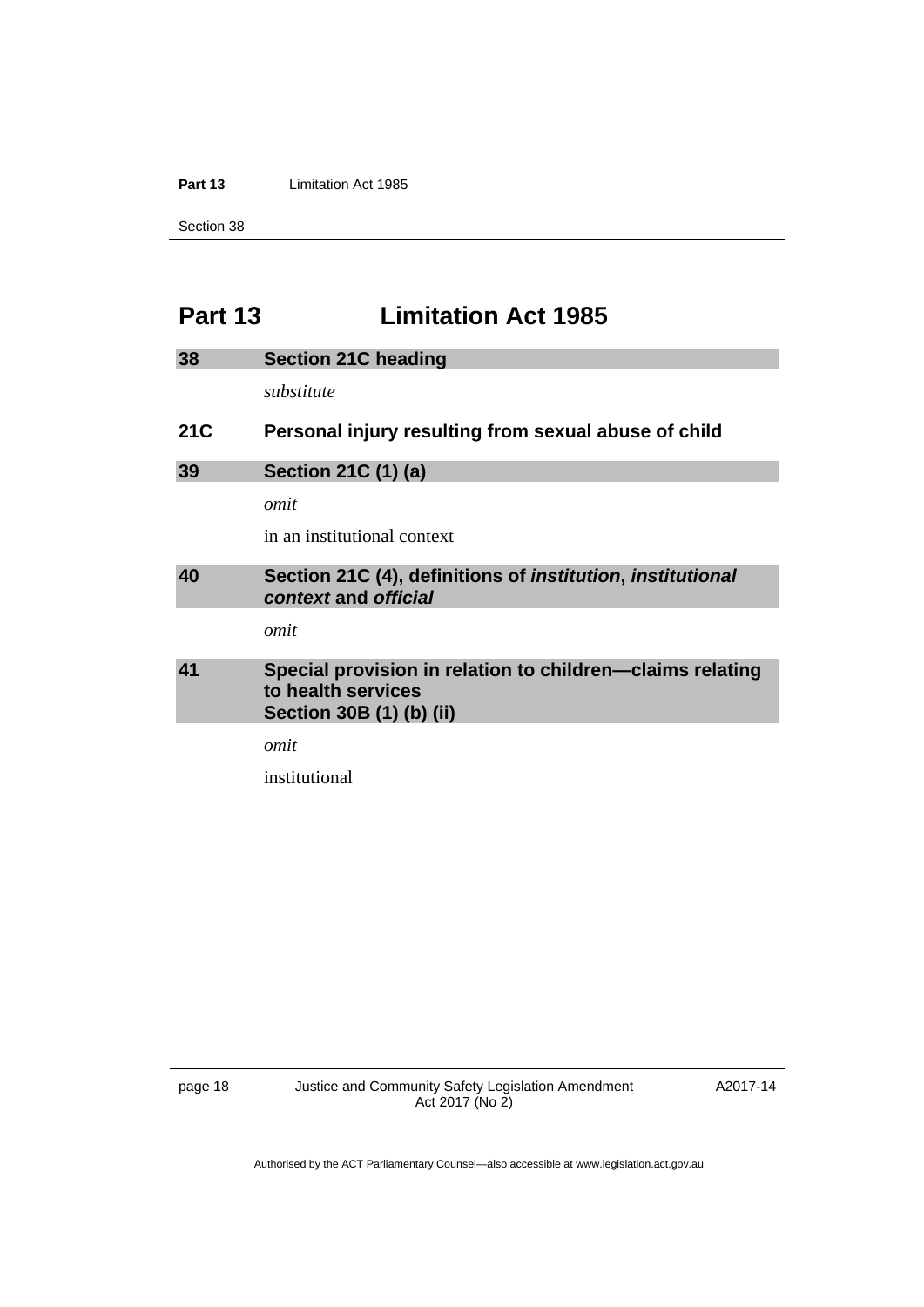# <span id="page-24-0"></span>**Part 14 Magistrates Court (Sale of Motor Vehicles Infringement Notices) Regulation 2005**

<span id="page-24-3"></span><span id="page-24-2"></span><span id="page-24-1"></span>

| 42 | <b>Dictionary</b><br>Section 4, note 1             |
|----|----------------------------------------------------|
|    | omit                                               |
| 43 | Section 4, note 2                                  |
|    | omit                                               |
|    | (including a signpost definition)                  |
| 44 | <b>Administering authority</b><br><b>Section 6</b> |
|    | omit                                               |
|    | registrar                                          |
|    | substitute                                         |
|    | commissioner for fair trading                      |
| 45 | Dictionary, note 2                                 |
|    | insert                                             |
|    | commissioner for fair trading<br>$\bullet$         |
| 46 | Dictionary, definition of registrar                |
|    | omit                                               |
|    |                                                    |

#### <span id="page-24-5"></span><span id="page-24-4"></span>A2017-14

#### Justice and Community Safety Legislation Amendment Act 2017 (No 2)

page 19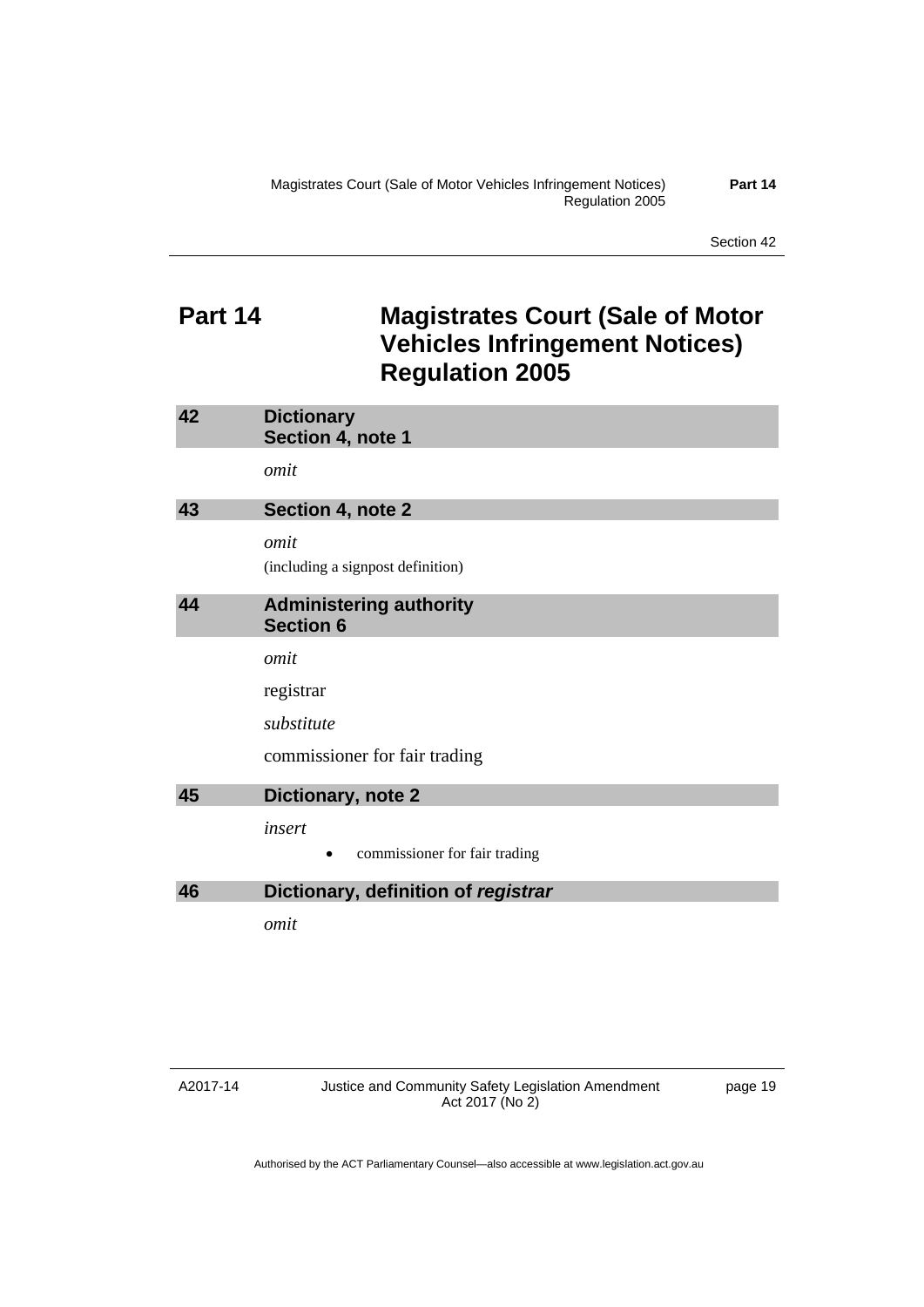**Part 15** Public Unleased Land Act 2013

Section 47

# <span id="page-25-0"></span>**Part 15 Public Unleased Land Act 2013**

### <span id="page-25-1"></span>**47 Direction to remove objects from public unleased land Section 98 (7), definition of** *park*

*substitute* 

*park*—see the *Road Transport (Road Rules) Regulation 2017*, dictionary.

page 20 Justice and Community Safety Legislation Amendment Act 2017 (No 2)

A2017-14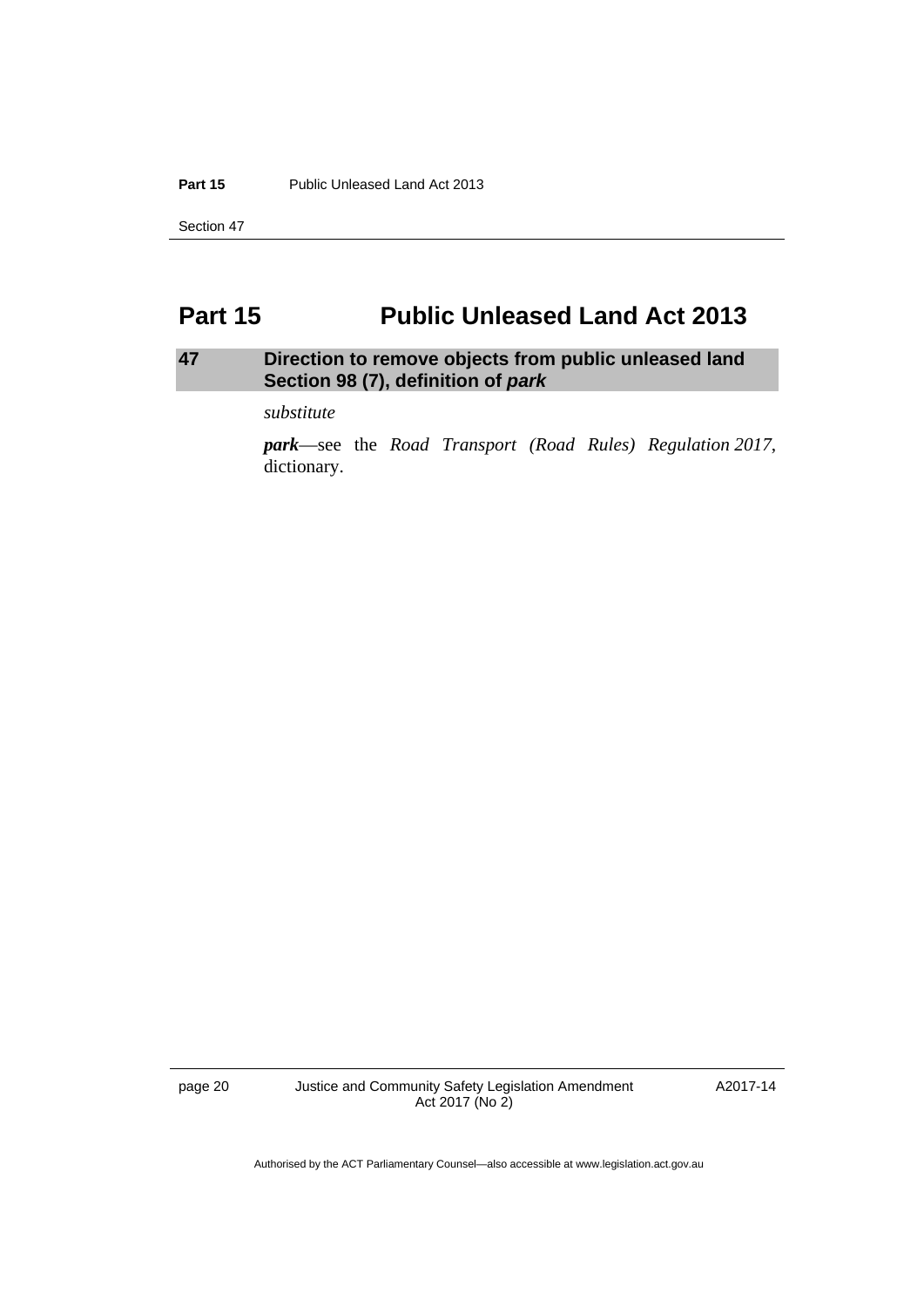# <span id="page-26-0"></span>**Part 16** Rail Safety National Law (ACT) **Act 2014**

### <span id="page-26-1"></span>**48 Meaning of generic terms for Rail Safety National Law (ACT) Section 9 (1), definition of** *Australian Road Rules*

*omit* 

<span id="page-26-2"></span>**49 Section 9 (1), definition of** *shared path* 

*substitute* 

*shared path*—see the *Road Transport (Road Rules) Regulation 2017*, dictionary.

A2017-14

Justice and Community Safety Legislation Amendment Act 2017 (No 2)

page 21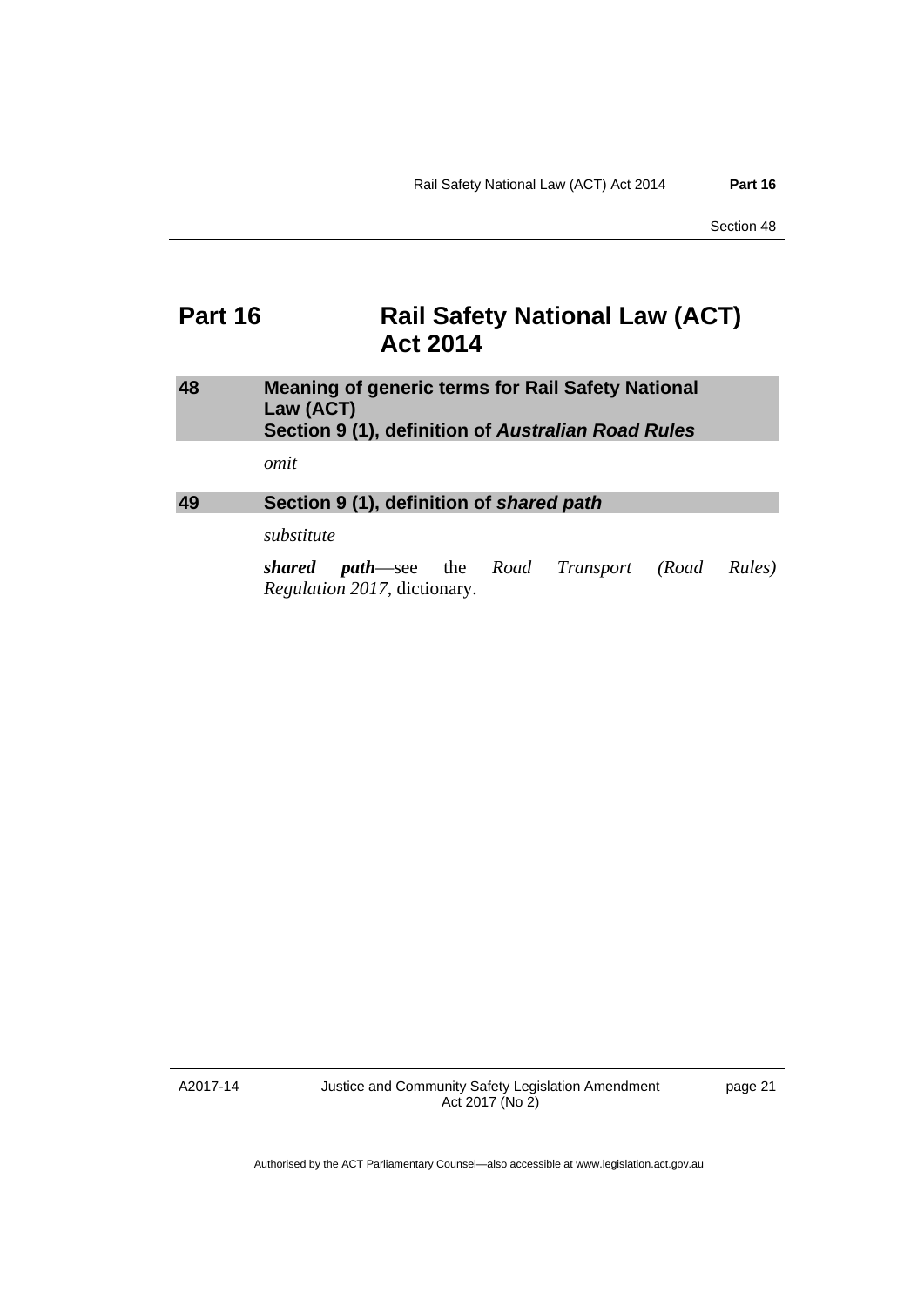#### Part 17 **Road Transport (General) Act 1999**

Section 50

# <span id="page-27-0"></span>**Part 17 Road Transport (General) Act 1999**

<span id="page-27-3"></span><span id="page-27-2"></span><span id="page-27-1"></span>

| 50 | Dictionary, definition of Australian Road Rules                                                                |
|----|----------------------------------------------------------------------------------------------------------------|
|    | omit                                                                                                           |
| 51 | Dictionary, definition of bicycle, notes 2 and 3                                                               |
|    | omit                                                                                                           |
| 52 | <b>Dictionary, new definitions</b>                                                                             |
|    | insert                                                                                                         |
|    | wheelchair—see the Road<br>Transport (Road<br>Rules)<br><i>Regulation 2017</i> , dictionary.                   |
|    | <b>wheeled recreational device—see the Road Transport (Road Rules)</b><br><i>Regulation 2017</i> , dictionary. |
|    | wheeled toy—see the Road Transport (Road<br>Rules)<br><i>Regulation 2017</i> , dictionary.                     |

A2017-14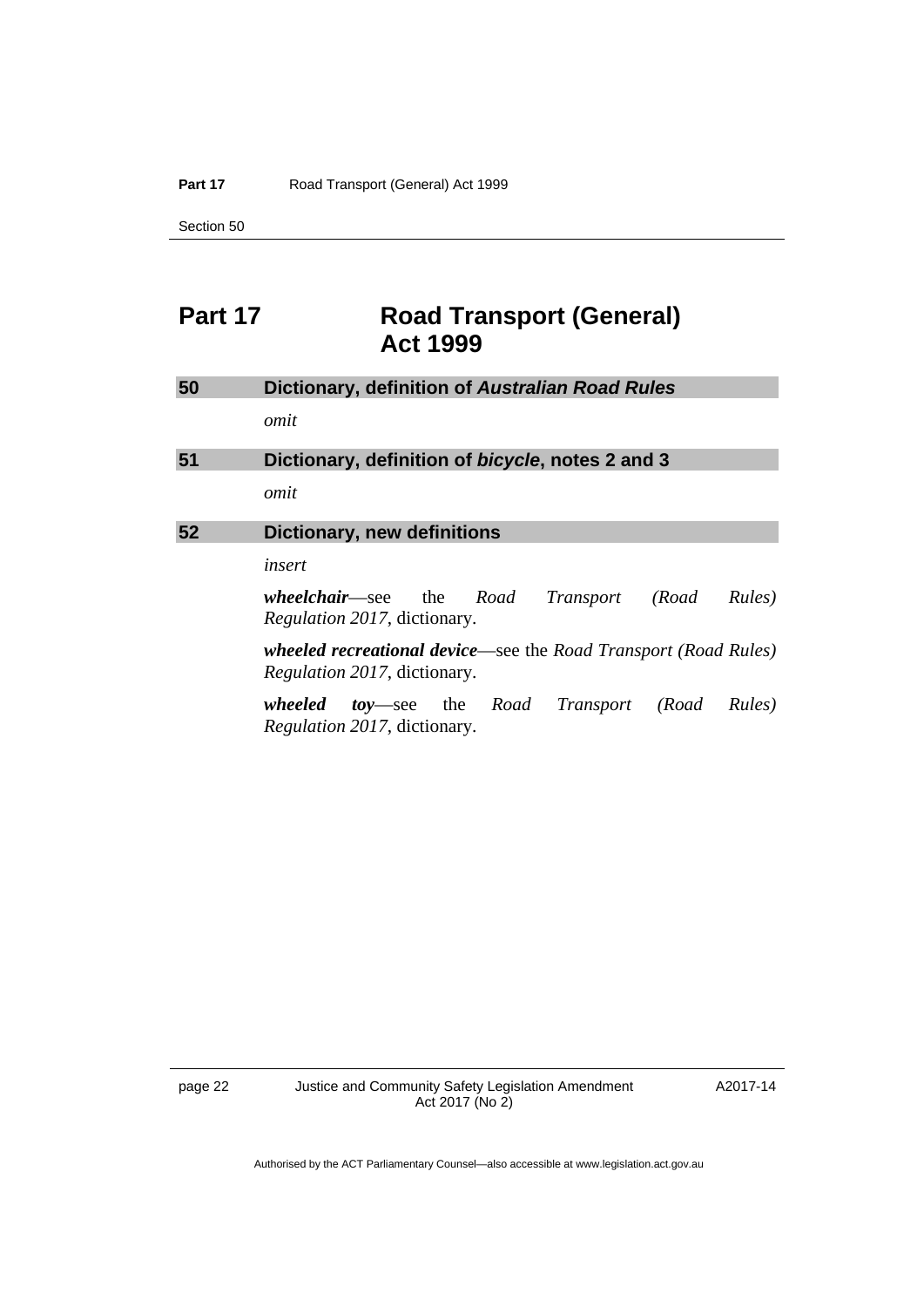Section 53

# <span id="page-28-0"></span>**Part 18 Road Transport (Public ) Passenger Services) Act 2001**

<span id="page-28-2"></span><span id="page-28-1"></span>

| 53 | Dictionary, note 3                        |
|----|-------------------------------------------|
|    | omit                                      |
|    | <b>Australian Road Rules</b><br>$\bullet$ |
| 54 | Dictionary, definition of taxi zone       |
|    | substitute                                |

*taxi zone*—see the *Road Transport (Road Rules) Regulation 2017*, section 182.

A2017-14

Justice and Community Safety Legislation Amendment Act 2017 (No 2)

page 23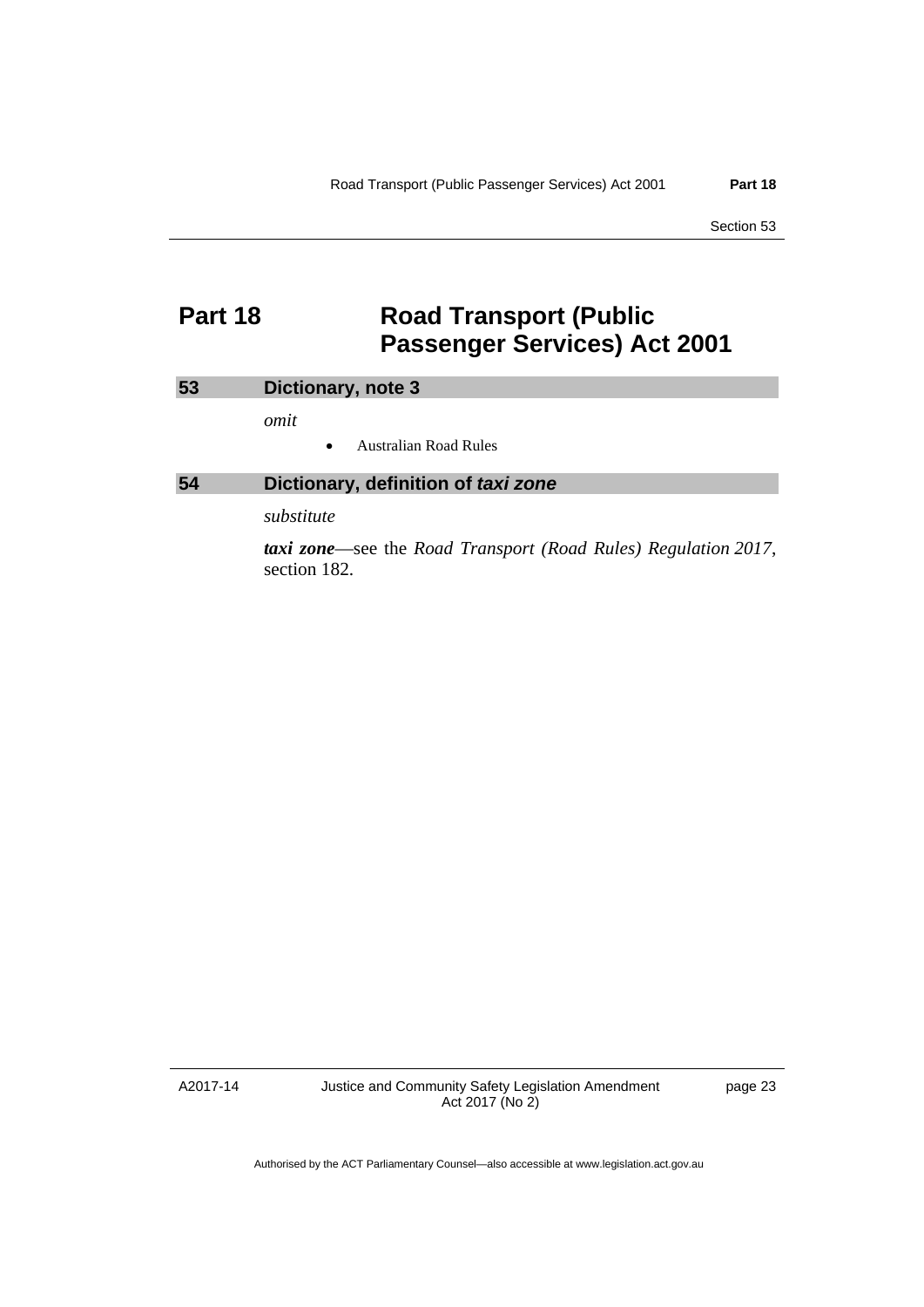#### Part 19 **Part 19** Road Transport (Safety and Traffic Management) Act 1999

Section 55

# <span id="page-29-0"></span>**Part 19** Road Transport (Safety and **Traffic Management) Act 1999**

### <span id="page-29-1"></span>**55 Dictionary, definition of** *road user*

*substitute* 

*road user*—see the *Road Transport (Road Rules) Regulation 2017*, section 14.

page 24 Justice and Community Safety Legislation Amendment Act 2017 (No 2)

A2017-14